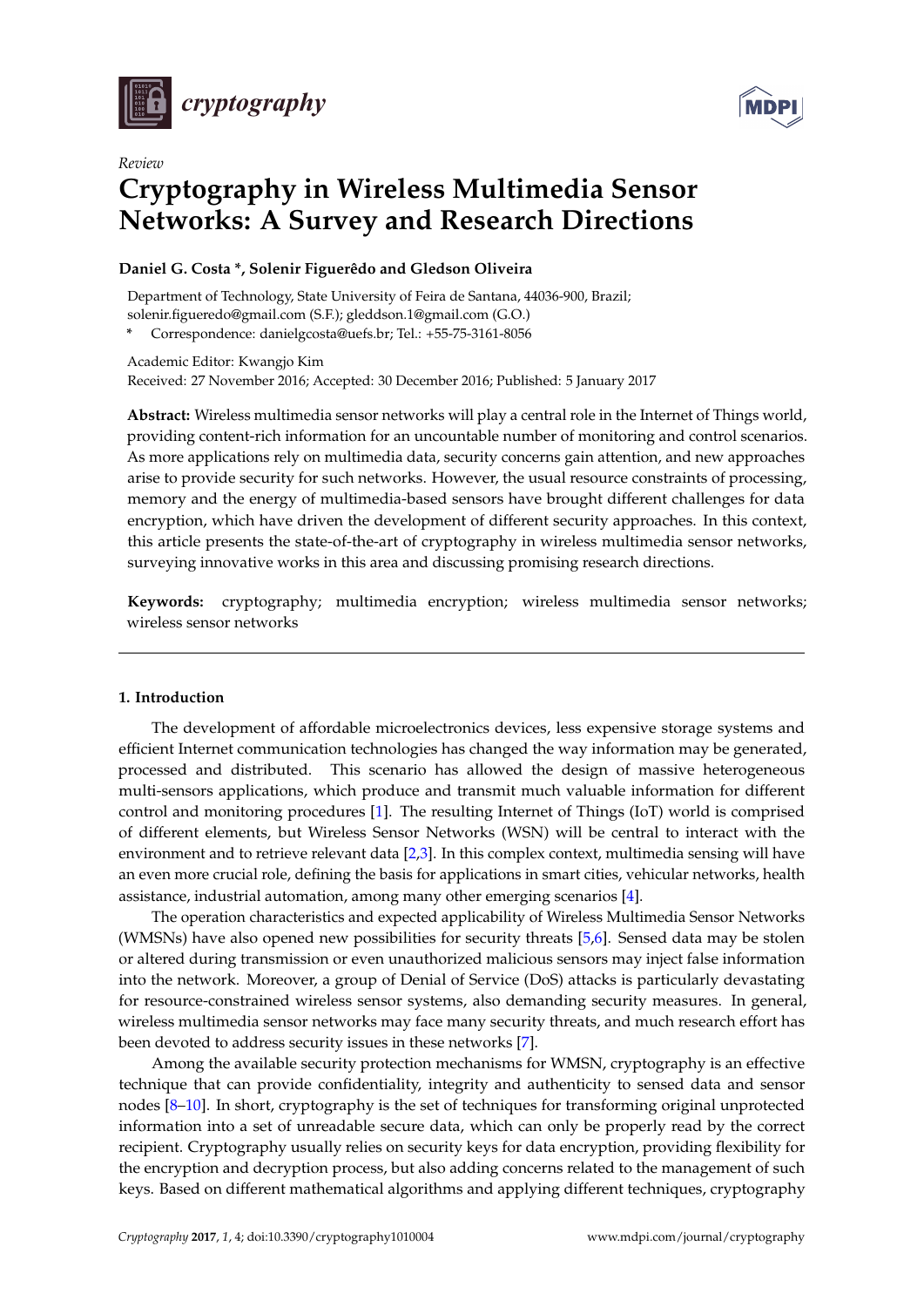algorithms will typically have different performances in terms of processing and memory costs, as well as resistance for attacks, making the choosing of the most appropriate algorithms as a relevant design choice.

In general, it is expected that sensor nodes in WMSN will have some level of resource constraints, which may typically be in processing, memory, sensing capabilities and energy supply [\[11\]](#page-13-4). Although new technologies at affordable prices have brought more powerful sensor motes to the IoT world [\[1\]](#page-12-0), it is expected that a great part of modern wireless multimedia sensor networks will have to deal with some constraints that can limit the applicability of cryptography algorithms. In such a way, most works in this area have been concerned with optimized cryptography approaches for multimedia sensing, at different conceptual layers.

Different media have particular compression and encryption demands, and many works have proposed solutions exploiting the characteristics of media coding algorithms [\[12\]](#page-13-5). Generally, efficiency will be a core idea when applying cryptography in wireless multimedia sensor networks, and thus, many different approaches have been proposed for multimedia data encryption. This particular scenario leads us to survey the state-of-the-art of this subject, comparing different promising solutions. Actually, recent papers have proposed cryptography-based solutions for wireless multimedia sensor networks [\[4](#page-12-3)[,13](#page-13-6)[,14\]](#page-13-7), but to the best of our knowledge, no survey has been written focusing specifically on cryptography issues in wireless multimedia sensor networks.

The remainder of this article is organized as follows. In Section [2,](#page-1-0) we present general security issues in the wireless multimedia sensor network context. Multimedia cryptography is surveyed and discussed in Section [3.](#page-4-0) A comparison of cryptography approaches is performed in Section [4.](#page-8-0) Section [5](#page-11-0) discusses promising research directions, followed by conclusions and references.

#### <span id="page-1-0"></span>**2. Security Issues in Multimedia Sensor Networks**

Wireless multimedia sensor networks are subject to many threats that can compromise applications in different ways. In recent years, the increasing use of sensing technologies in emerging networks has brought attention to sensors' weak security. However, the resource-constrained nature of sensor nodes may discourage the adoption of security mechanisms, which may leave open vulnerabilities to be exploited. The proper understanding of threats and countermeasures is then of paramount importance.

Actually, one of the fundamentals of wireless sensor networks is resource constraints. These networks are typically comprised of a great number of tiny low-cost electronic devices with limited sensing and computing capabilities, allowing sensor nodes to be inexpensive and (theoretically) disposable. Constrained sensors are useful for massive deployment and for energy efficiency, which are central concepts of WSN. As a result, security measures have an additional challenge when employed in such networks, when compared to Internet-based systems. The literature on this subject has been devoted to create or adapt security solutions for this constrained environment.

Monitoring and control applications may be concerned with different threats, which will demand some specialized defense measures. In general, some security requirements can be defined, and it is expected that most applications will be concerned with at least one of them. Such requirements are defined as follows.

- Authenticity: Sensor nodes and transmitted packets should be authenticated. Malicious sensor nodes could enter the network to steal information or inject packets. The verification of the packets' origins is desired in many cases.
- Availability: Some applications may require that a minimum level of availability is assured during the network operation, but attacks may reduce the attainable availability in different ways (compromising communication, processing or sensing coverage).
- Confidentiality: Sensed data and control information may be confidential, since their content must not be accessible by intruders or external elements.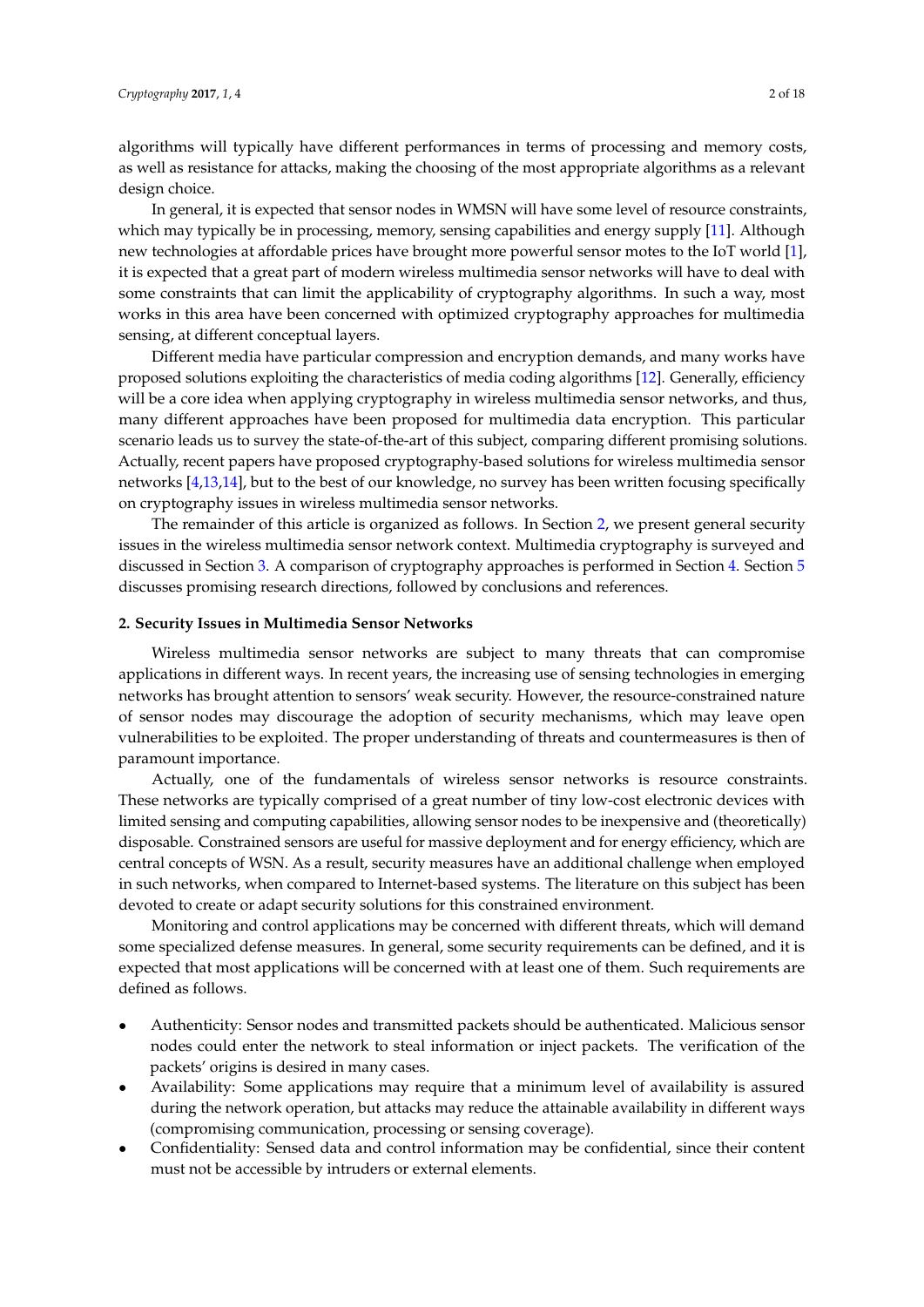- Freshness: Attackers should not be able to exploit old messages, which require the adoption of efficient mechanisms to control time scopes.
- Integrity: While confidentiality avoids that attackers can steal data, integrity will be concerned with data changing and manipulation.
- Localization: Secure localization is required to assure only accurate information is considered.

The authors in [\[7\]](#page-13-1) define different scopes for the security requirements, which may be node-centric, data-centric, network-centric or user-centric, according to the perspective for the requirement guarantees. Node-centric security is related to all aspects directly related to the device, including both its software and its hardware, while data-centric security focuses on confidentiality for recorded data. Moreover, network-centric security guarantees are only valid during transmission. At last, user-centric security relates to the user perspectives, who have to be able to check if and how their personal data are protected.

The understanding of the security requirements is important when designing wireless multimedia sensor networks, since they will guide the adoption of security mechanisms for the set of expected security threats. For this, the next subsections discuss security threats and countermeasures in wireless sensor networks.

#### *2.1. Security Threats*

Wireless sensor networks are vulnerable to several types of attacks, which may compromise one or more of the security requirements of the applications. Actually, the maintenance of security requirements depends on how threats are understood and how they can be avoided or minimized.

For typical WMSN applications, the wireless channel may be "easily" accessed by unauthorized people, mostly due to the nature of such applications. Actually, hundreds or thousands of sensor nodes may be deployed on large areas, turning control of whom is accessing the covered area into a very hard task. In such a way, insertion of malicious nodes or even DoS attacks may not be easily avoided. Besides physical access to sensor nodes, the transmission flow may also be subject to attacks, especially due to the inherent characteristics of wireless ad hoc communications. The resulting scenario is prone to many security attacks that may compromise the effectiveness of sensors-based monitoring applications.

In short, any vulnerability is a weakness that can be exploited by attackers, and so, they should be properly known and prevented. When there is a vulnerability, attackers may exploit it, creating a threat. In general, attacks may be centered on exploiting vulnerabilities in some communication layer, eavesdropping on transmitted data, altering confidential data or prejudicing the network operation with artificial malicious information.

The work in [\[15\]](#page-13-8) classifies security threats for wireless sensor networks as internal or external, depending on the origin of possible attacks. An external attack comes from outside the network, while internal attacks will be executed by legitimate nodes that will behave in unintended ways. That work also defines that an attack may be passive, with no modification of the network, or active, where data streams are modified or created.

Security attacks in wireless sensor networks may also be of four different types: interruption, interception, modification and fabrication [\[15](#page-13-8)[,16\]](#page-13-9). Although there may be differences according to the application characteristics, interruption attacks compromise availability; interception compromises confidentiality; modification prejudices integrity; and fabrication impairs authentication. Therefore, their impacts will depend on how prejudicial the impairment of some security requirement may be for the applications.

Interruption attacks may be designed to congest communication channels or to disconnect sensor nodes (e.g., due to inflicted energy wasting). Among the possibilities, "denial of service" attacks inject malicious or useless packets into the network in order to reduce applications' quality [\[5\]](#page-12-4). As more packets will need to be handled, DoS attacks may rapidly deplete the processing, memory and energy resources of nodes [\[17\]](#page-13-10). Moreover, DoS attacks in the physical layer (also referred to as jamming) may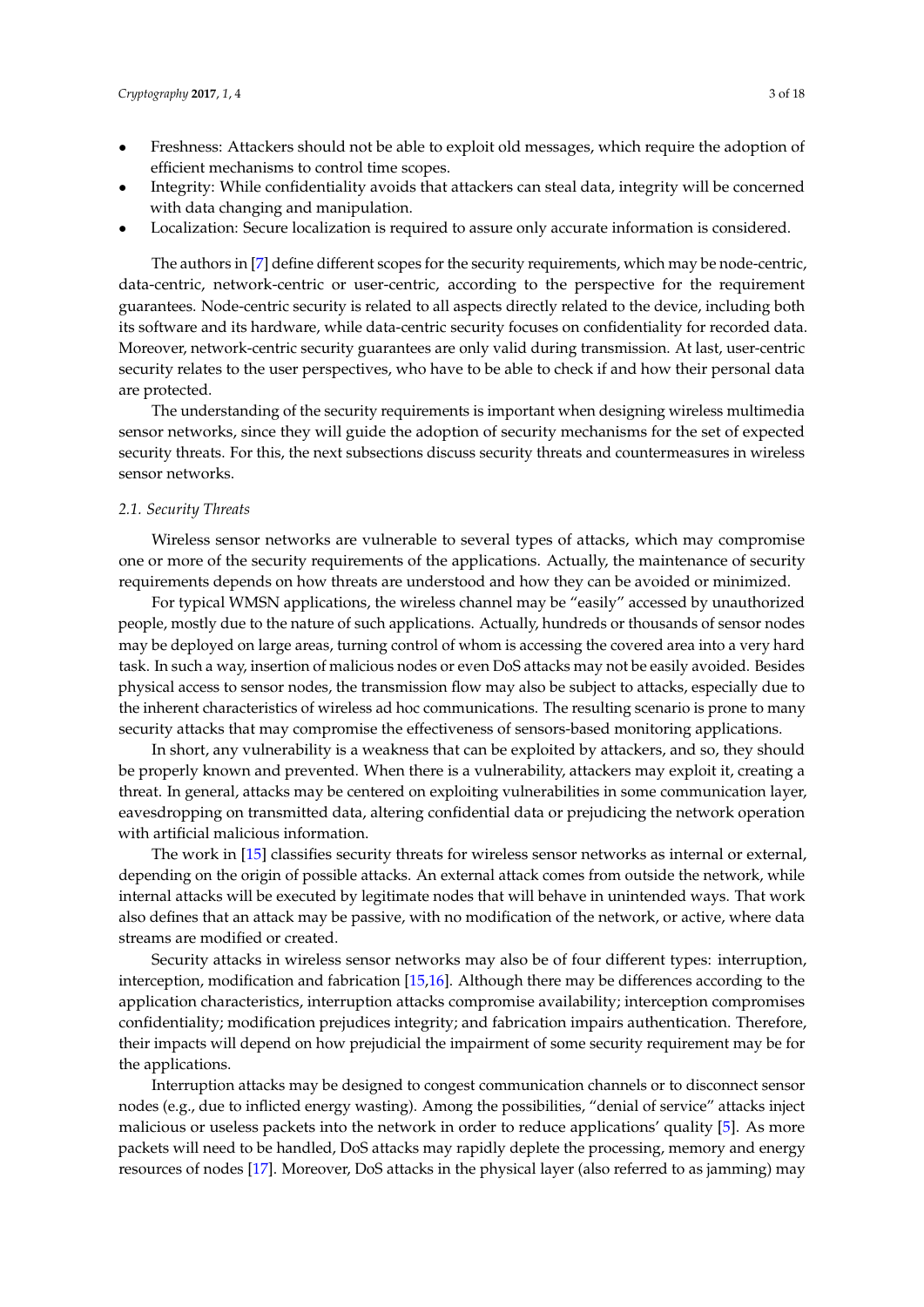also be extremely prejudicial to wireless multimedia sensor networks, since they may interfere in the operation of MAC layer protocols.

Interception and modification attacks can generally happen when sensor nodes are "captured". Besides data stealing, faked information may be artificially fabricated, compromising the monitoring quality of applications. Nodes deployed on outdoor environments are especially vulnerable to tampering attacks, which is the physical access to nodes for the modification of their configurations.

Security threats may be presented in different conceptual communication layers in WSN. Routing and transport-layer protocols may be attacked to create loops, to redirect packets to malicious nodes or to compromise reliability [\[7\]](#page-13-1). Attacks that produce excessive packet retransmissions are also extremely prejudicial, since they may increase congestion, transmission latency and energy consumption.

The monitoring functions of applications may have inherent threats that may be hard to avoid. In general, excessive sensing requests transmitted from intruders may rapidly drain the energy of nodes, besides prejudicing the service of valid requests. If sensor nodes are associated with sensing priorities according to their potential to retrieve relevant data [\[11](#page-13-4)[,18\]](#page-13-11), attackers may create malicious information to change the way sensors are prioritized, for example creating fake events of interest. Such a kind of attack is not easily detected, and its impact on monitoring quality may be too severe.

Overall, the many threats that can be presented in traditional wireless sensor networks may also occur in wireless multimedia sensor networks. However, the more stringent requirements of multimedia capturing, processing and transmission make them potentially more critical for WMSN. In such a way, security defenses are often required, and there are many ways to protect wireless multimedia sensor networks.

# *2.2. Security Defenses*

The numerous security threats in wireless sensor networks have demanded the use of defense mechanisms. Actually, there are different approaches that may be employed to try to preserve security requirements in sensing applications, each one with advantages and drawbacks. In general, the particularities and limitations of wireless sensor networks will dictate what are the most appropriate approaches for security protection.

Security defenses may be focused on the network or on the data. When protecting the network, secure protocols may be used to avoid attacks, as denial of service, man-in-the-middle and general packet redirection [\[19\]](#page-13-12). Authentication mechanisms may also be used to control the access of new nodes to the network. On the other hand, when protecting data, cryptography is the most effective approach [\[8,](#page-13-2)[9\]](#page-13-13).

A wireless sensor network should continue its function under DoS attacks [\[5,](#page-12-4)[7\]](#page-13-1). As may also happen in Internet-based networks, implementing a DoS-resilient sensor network is very challenging, mainly due to the resource constrained nature of such networks, which place DoS attacks as one of the biggest threats to WSN. Additionally, this is due to the fact that DoS attacks can be performed in many different ways and against any of the different communication layers. In general, a reasonable security defense against these attacks is the monitoring of the network operation. Some sensors may be used to monitor the network, identifying the abnormal operation of nodes [\[19,](#page-13-12)[20\]](#page-13-14). Physical-layer signals may also be monitored to identify jamming attacks [\[21\]](#page-13-15). Such monitoring approaches can then be used to disconnect the sources of the attacks or to trigger alarms [\[19\]](#page-13-12). Frequency hopping [\[15\]](#page-13-8) and admission control mechanisms may also be effective defense mechanisms in these cases [\[22\]](#page-13-16).

Other security defenses may also apply for threats to the network operation. The work in [\[23\]](#page-13-17) discusses security issues of routing protocols in wireless sensor networks. A secure transport protocol for WSN is proposed in [\[24\]](#page-13-18), which employs an authentication mechanism to avoid the processing of fake control messages. A security defense mechanism in the MAC-layer is proposed in [\[25\]](#page-13-19). Overall, there are many works that have been proposed addressing security defenses in wireless sensor networks [\[26\]](#page-13-20) and many of them may influence security protection in wireless multimedia sensor networks.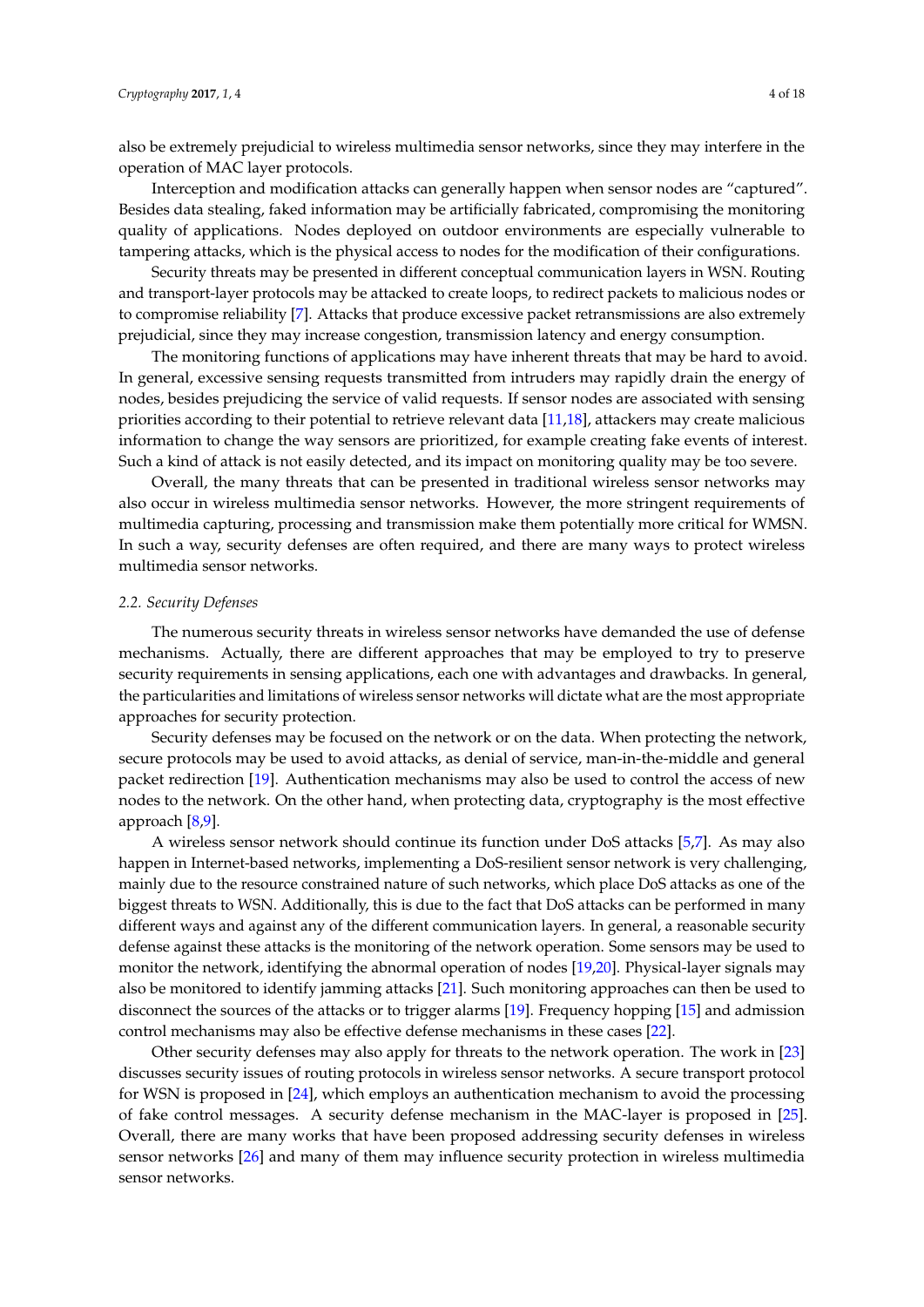The basic defense mechanism in wireless sensor networks is cryptography, which directly protects the data. In short, cryptography is the set of techniques for transforming original information into a set of unreadable data, allowing it to be read only by the correct recipient [\[27,](#page-13-21)[28\]](#page-14-0). Due to all constraints that are inherent to wireless sensor networks, especially when processing and transmitting multimedia data, traditional cryptography with high computing and communication overhead may not be feasible for WSN, depending on the chosen hardware. Nevertheless, although the initial age of sensor networks was based on highly constrained sensor nodes, more recent technology has allowed the use of affordable sensor nodes with reasonable processing power and memory, benefiting multimedia processing and powerful cryptography alike.

In short, cryptography may be employed to provide authenticity, confidentiality and integrity for wireless multimedia sensor networks. The use of cryptography keys allows the authentication of source nodes, since they must have the proper keys. Additionally, as such keys would be required to recover the original data, confidentiality is also assured. At last, if the original information cannot be accessed, it cannot be adulterated, also providing integrity. Securing data with cryptography can then be valuable when preserving security requirements, which has fostered much research in this area. Cryptography algorithms and keys management [\[29,](#page-14-1)[30\]](#page-14-2) are some of the bases of security protection in wireless multimedia sensor networks.

# *2.3. Cryptography Algorithms*

There are many cryptography algorithms available for different purposes, and some of them are in fact being used on the Internet to provide safe communications. For wireless sensor networks, some of those algorithms are being directly used or adapted, as sensor nodes get more powerful and security threats become more common in WSN scenarios.

<span id="page-4-1"></span>Some of the most used cryptography algorithms for wireless sensor networks are presented in Table [1.](#page-4-1) Unless some restriction applies, those algorithms can also be employed to protect WMSNs.

| Algorithm                                     | <b>Type</b> | Description                                                                                                              |  |  |
|-----------------------------------------------|-------------|--------------------------------------------------------------------------------------------------------------------------|--|--|
| AES (Advanced Encryption<br>Standard) [31,32] | Symmetric   | It is a block cipher, taking blocks of a fixed size.                                                                     |  |  |
| RC4 (Rivest Cipher 4) [33]                    | Symmetric   | It is a popular stream cipher algorithm.                                                                                 |  |  |
| RC5 (Rivest Cipher 5) [34]                    | Symmetric   | It is also a block cipher algorithm, but with blocks with<br>variable sizes.                                             |  |  |
| RSA (Ron Shamir and Adleman)<br>[35, 36]      | Asymmetric  | It exploits factoring of large prime numbers. RSA may<br>be computationally intensive.                                   |  |  |
| ECC (Elliptic Curve<br>Cryptography) [37,38]  | Asymmetric  | It is based on the elliptic curve discrete logarithm<br>problem. ECC employs small keys compared to other<br>algorithms. |  |  |

**Table 1.** Some popular cryptography algorithms for WSNs.

Some works have compared the performance of those and others cryptography algorithms, regarding the constraints of wireless sensor networks [\[39](#page-14-11)[,40\]](#page-14-12). The performed analysis may be useful when designing secure wireless multimedia sensor networks.

#### <span id="page-4-0"></span>**3. Multimedia Data Encryption**

Cryptography in wireless multimedia sensor networks may be required in many monitoring scenarios, since it can assure acceptable levels of security at relatively low cost. However, differently from scalar sensors that retrieve small numerical data, multimedia sensors can sense and transmit much more data in the form of image, video and audio. Therefore, as more data have to be encrypted and decrypted (at the destination), cryptography naturally becomes more complex and resource-demanding in WMSN. Moreover, as image, video and audio have different particularities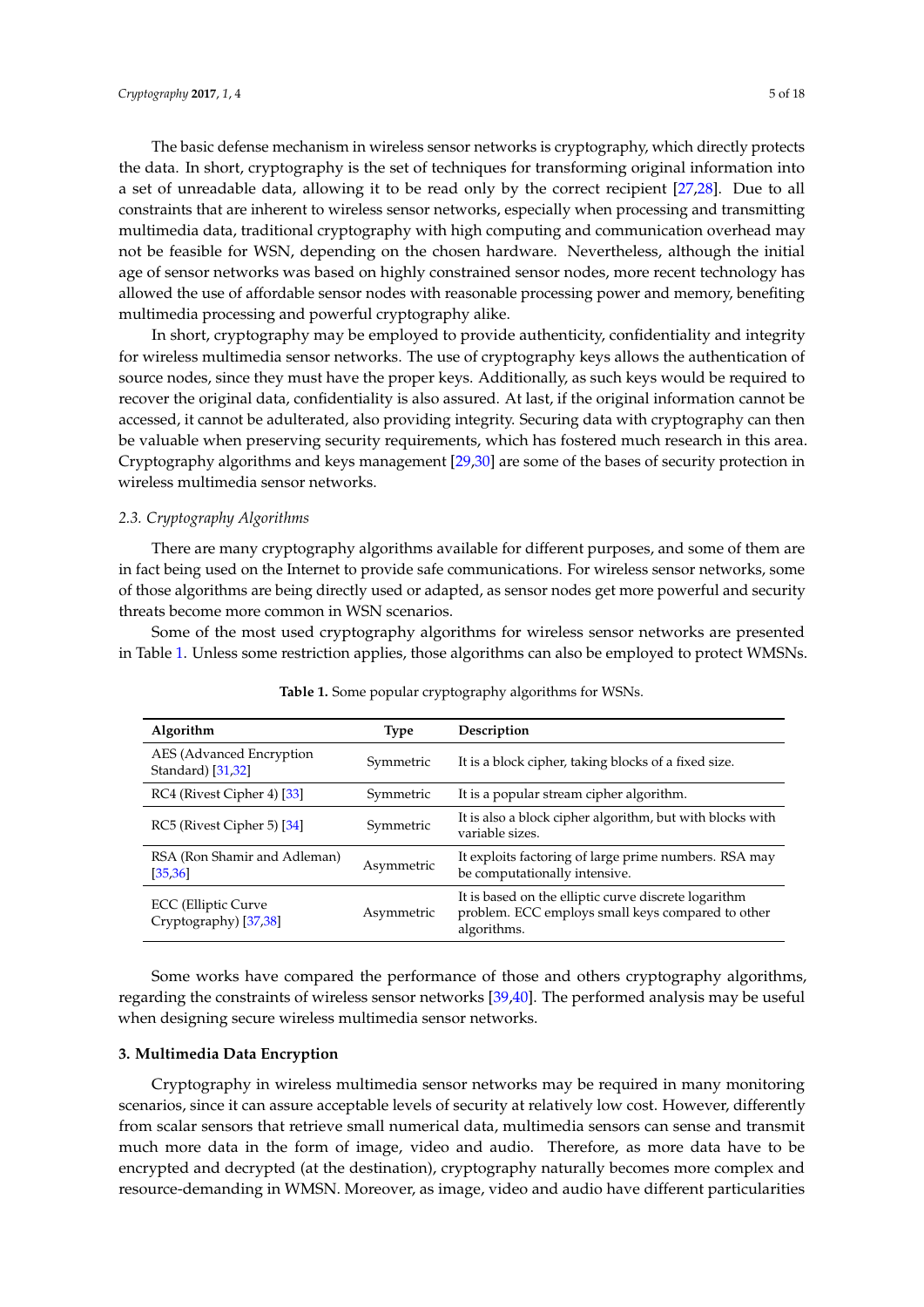among them, cryptography is usually different depending on the transmitted data, requiring proper strategies.

In general, secure data transmissions can be achieved through symmetric or asymmetric cryptography, which may be performed through different algorithms. Actually, both of them present advantages and drawbacks that should be properly evaluated for each type of application. In short, while the symmetric cryptography paradigm defines a single shared key for both encryption and decryption functions, asymmetric encryption employs a pair of keys to perform data encryption [\[8\]](#page-13-2). This particularity guides the implementation of the cryptography algorithms, and it has direct impact on performance and computational costs.

When performing symmetric cryptography, which is simpler to implement due to the fact that a single key is used for both encryption and decryption, the biggest challenge is how to securely distribute that key. However, once it is accomplished, it is often argued that symmetric cryptography is more suitable for wireless sensor networks due to lower computational costs [\[5\]](#page-12-4). On the other hand, asymmetric cryptography utilizes a public key (that is known by all nodes) to perform data encryption, while a private one is used for decryption, resulting in higher memory occupation and processing time. Nevertheless, the adoption of multimedia sensing has also brought sensor nodes with more computational resources to this scene, which encourages the use of more robust cryptography for wireless multimedia sensor networks [\[5\]](#page-12-4).

As cryptography keys are central when protecting data, so are management key approaches [\[29,](#page-14-1)[30\]](#page-14-2). Such approaches should support the addition and revocation of nodes in the network, with special concern to nodes' mobility and sensor networks based on constant redeployment. As cryptography becomes more complex in WMSN scenarios, key management acquires an important role in data protection.

Overall, cryptography in wireless multimedia sensor networks may be classified according to the type of the considered media. As there are significant differences between the type of sensed and transmitted data, cryptography may be optimized to achieve higher performance according to the media type. In fact, WMSNs may sense and transmit images, video, audio and scalar data, following a query-based, a time-based or an event-based paradigm [\[41\]](#page-14-13). Moreover, real-time transmissions may be required, also adding complexity to multimedia cryptography. Table [2](#page-5-0) summarizes the main characteristics of cryptography in WMSNs according to the media type.

| Media  | <b>Size</b> | Coding                                           | <b>Some Relevant Issues</b>              |
|--------|-------------|--------------------------------------------------|------------------------------------------|
| image  | medium      | DCT(JPEG); DWT(JPG2000);<br>SPIHT; EZW [42]      | Selective encryption;<br>watermarking    |
| video  | high        | H.264/AVC; DVC; compressive<br>Sensing $[43,44]$ | Multipath routing;<br>real-time delivery |
| audio  | low/medium  | PCM/ADPCM; CVSD; MDCT<br>[45, 46]                | Aggregation                              |
| scalar | low         | Raw data or compressed data                      | Redundancy                               |

<span id="page-5-0"></span>**Table 2.** Multimedia data encryption. DVC, Distributed Video Coding; MDCT, Modified Discrete Cosine Transform.

As scalar data are the main content of traditional wireless sensor networks, cryptography of this kind of data can be done as already performed in WSNs [\[27](#page-13-21)[,28\]](#page-14-0). For the other media types, the next subsections discuss their main characteristics and challenges.

# *3.1. Image Cryptography*

In general, we can say that images are snapshots retrieved by camera-enabled sensors, according to the Field of View (FoV) of the camera and the coding characteristics of the employed hardware and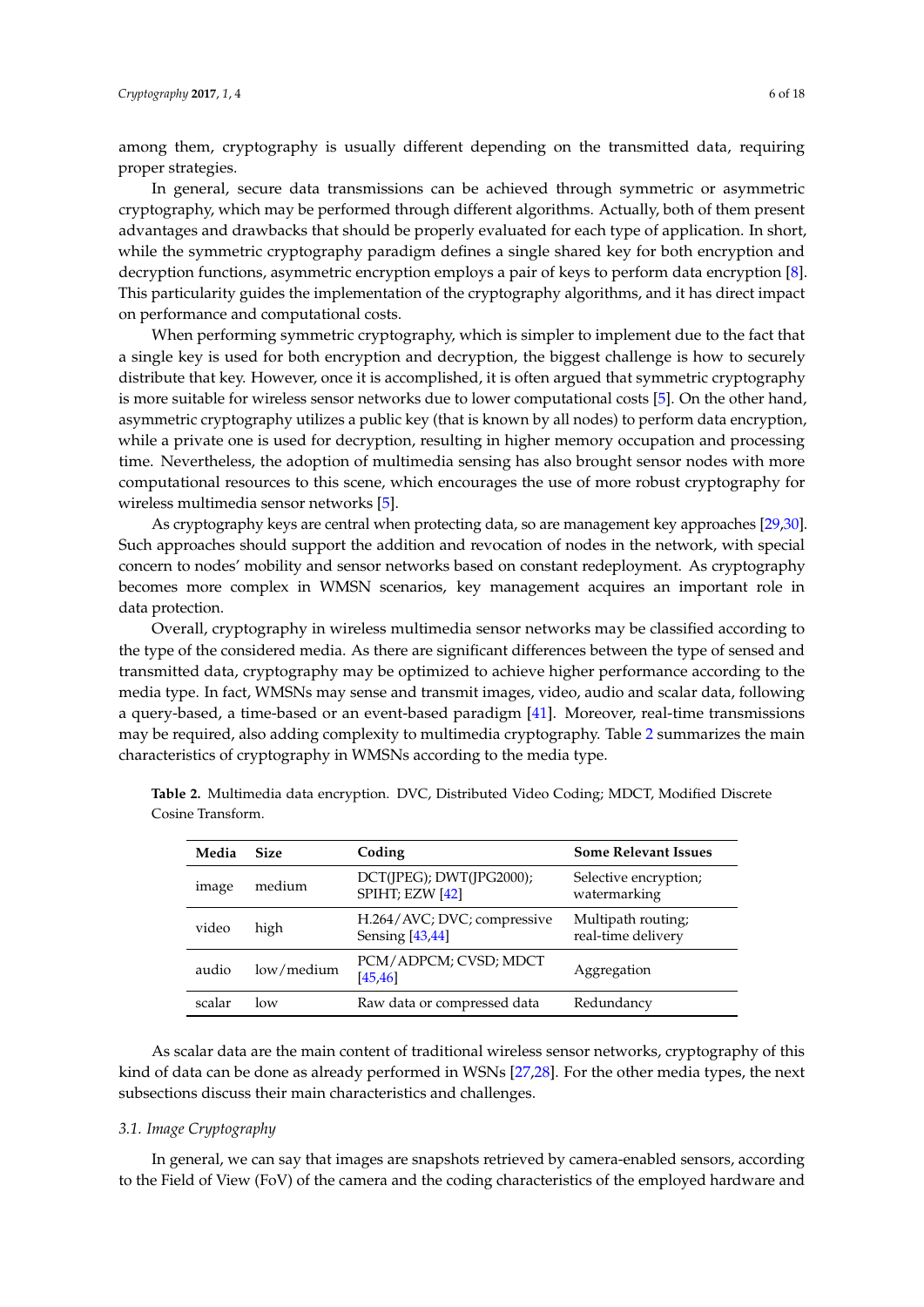software. The resolution, color pattern and compression quality depend on such characteristics and also the application requirements: grayscale low-resolution images may be suitable for some types of monitoring, while colored high-resolution images are expected for high-definition applications.

The encryption of all retrieved images at source nodes may be very costly in time and computing power, which may render its adoption unfeasible for some sensor networks. Therefore, optimization approaches may be adopted to lower the burden of image cryptography in wireless multimedia sensor networks. Among those approaches, many works have exploited the principle of selective encryption to achieve that goal [\[8\]](#page-13-2). Partial or selective encryption is an optimized method that exploits the characteristics of media coding algorithms to provide secrecy while reducing computational complexity [\[47](#page-14-19)[,48\]](#page-15-0). In practical means, only part of the original data is protected, but authenticity, confidentiality and integrity are still assured.

Some coding algorithms are naturally suitable for selective encryption. Among them, most works have concentrated efforts in quadtree and wavelet-based coding algorithms. Quadtree coding is based on a computational rooted tree, which decomposes the original image into different sub-quadrants, and the relevance of the quadrants for the reconstruction process is related to their position in the tree [\[49,](#page-15-1)[50\]](#page-15-2). On the other hand, DWT-based (Discrete Wavelet Transform) algorithms apply a wavelet transform on the original data, generating a hierarchy of frequency bands [\[51](#page-15-3)[,52\]](#page-15-4). Therefore, in wavelet-based coding, the band of highest compression level contains the most important visual information for the reconstruction process. In both cases, as there may be resulting parts with higher importance for the reconstruction of the original image (at the destination), cryptography might be applied only over those parts. As a result, the overall cryptography burden could be reduced, once image coding is already required in most cases for compression purposes.

<span id="page-6-0"></span>Figure [1](#page-6-0) presents a general schema of selective encryption of an image compressed using DWT. Only the most relevant sub-band (roughly 25% of the original image) is encrypted in this example, but the entire image is protected, since it cannot be reconstructed without the most relevant DWT sub-band.



**Figure 1.** Example of selective encryption for one-level DWT. Only the most relevant sub-band is encrypted in this example.

Cryptography may also be applied for watermarking of sensed images, which is focused on authentication. A digital watermark is a special marker that is embedded into scalar, audio, image or video data, aiming at providing a mechanism to identify ownership and copyright [\[53,](#page-15-5)[54\]](#page-15-6). The watermarking process will hide authentication information into original data, which may be visible or not. Actually, as it is relatively simple to implement, watermarking is a technique that has been used for a long time, being popular in Internet-based networks. In wireless sensor networks, this lightweight technique can be valuable when providing authentication [\[55\]](#page-15-7). In general, any image transmission over wireless sensor networks may be protected using watermarks.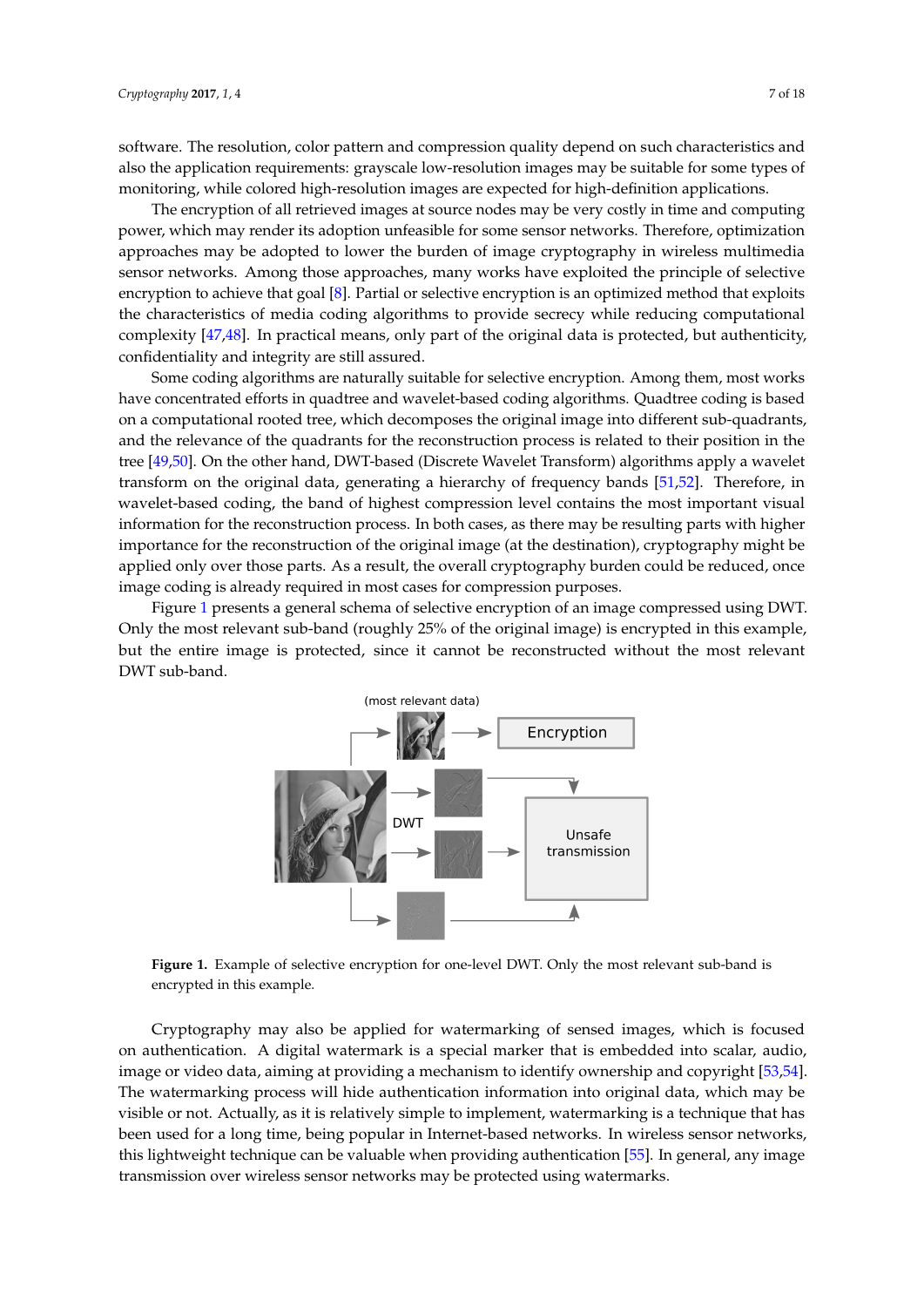# *3.2. Video Cryptography*

Some sensing applications directly benefit from the use of cameras to retrieve video streams, potentially providing an enhanced understanding of the monitored target or scene. However, the nature of the video media imposes more stringent requirements for processing, memory, energy consumption, transmission delay and jitter, also demanding more bandwidth than image transmissions. Besides, we may expect that there is an inherent trade-off between using minimum power and achieving high video quality, which may guide the design of secure video-based wireless sensor networks.

In general, video quality will depend on the resolution, the frame rate, the color pattern and the similarity between the reconstructed and original (source) video. Additionally, these variables add complexity to cryptography, since the costs for video compression and transmission are already high. Thus, an encryption algorithm for video streaming should possess at least two characteristics [\[56\]](#page-15-8). First, the encryption time should be low to avoid transmission delays, and second, the compression rate of the video should not decrease. However, in many cases, low energy consumption will be also a major concern [\[5](#page-12-4)[,8\]](#page-13-2).

In order to optimize the cryptography of video streams in wireless sensor networks, selective encryption approaches may also be employed. For predictive video codecs, compression is achieved exploiting information in the video frames: the redundancy within one frame is typically reduced exploiting spatial correlation, while inter-frame coding reduces the redundancy in subsequent frames exploiting both spatial and temporal correlation [\[56\]](#page-15-8). As a result, frames with different relevancies for reconstruction are created, and the most relevant ones may be encrypted for security reasons.

<span id="page-7-0"></span>An example of selective video encryption is presented in Figure [2.](#page-7-0) In that example, for a segment encoded using H.264/AVC codec, I-frames receive strong cryptography (e.g., with more robust algorithms or larger keys); P-frames are weakly encrypted (e.g., employing small keys); and B-frames are not encrypted at all.



**Figure 2.** Example of selective encryption for predictive video coding.

Other video coding approaches may also be exploited for optimized cryptography. The Distributed Video Coding (DVC) employs less complex encoders, leaving most of the complexity to the decoders [\[57\]](#page-15-9). In other words, most of the computational and energy costs are shifted to the destination side (sink), which is usually expected to be resource-full. As fewer resources are allocated to video compression, stronger cryptography may be applied at source nodes.

Still concerning video coding, the compressive sensing paradigm exploits the information rate within a particular signal, removing redundancy in the signal during the sampling process [\[58,](#page-15-10)[59\]](#page-15-11). As compression is performed "during" sensing functions, encryption before transmission may also be relieved, which may benefit security mechanisms.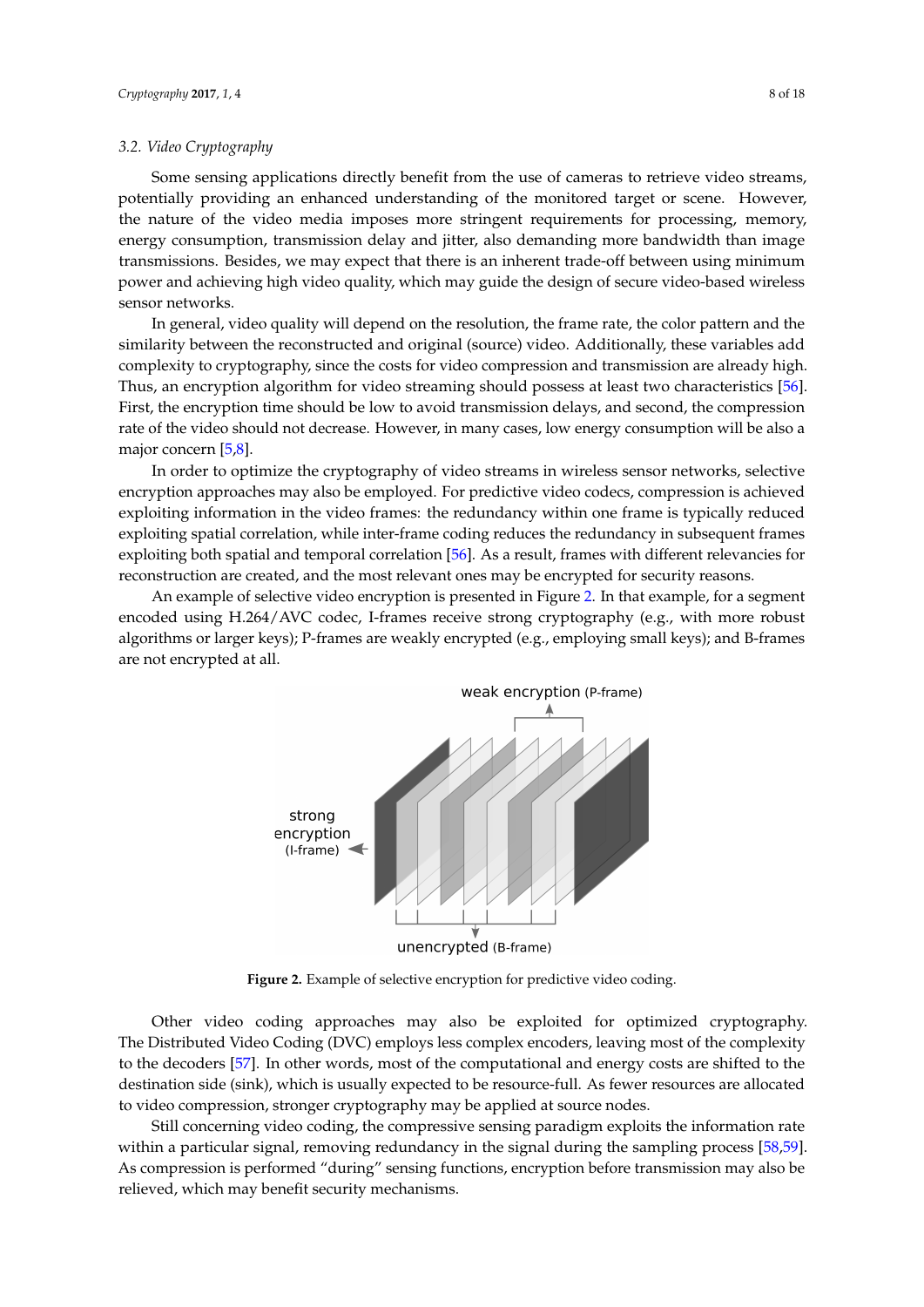Multipath routing is another relevant issue when addressing video cryptography. Different transmission paths may be used to transmit different video streams or different frames of the same source stream [\[60,](#page-15-12)[61\]](#page-15-13). Additionally, cryptography can be optimized to adapt to such a scenario.

#### *3.3. Audio Cryptography*

Many sensor nodes may be equipped with audio units to retrieve relevant information for different scenarios. For many applications, audio may be used to detect events of interest, to track mobile targets, to perceive environment variables, to perform intrusion detection, among many other functions [\[62\]](#page-15-14). On the other hand, these media may also be used only to complement visual information in heterogeneous wireless multimedia sensor networks.

In general terms, audio typically represents human voice or a relevant noise for the application, with the transmission rate usually lower than 64 kbps. Different codecs are available, with diverse compression ratio, resistance to packet errors and reproduction quality. Audio compression requirements are different than visual data compression, as well as the amount of produced data (usually lower than images and videos streams), with direct impact on how cryptography is performed. Moreover, cameras retrieve information in a different way from audio sensors, demanding proper solutions for coverage optimization and special concerns about privacy.

Although audio streaming is less stringent than visual data sensing, cryptography may also be optimized. A reasonable approach is to perform selective encryption, only protecting the most relevant information [\[63\]](#page-15-15). For that, some transform should be applied to produce data with different importance for the reconstruction process, as the Modified Discrete Cosine Transform (MDCT) [\[64\]](#page-15-16).

A generic example of selective audio encryption is presented in Figure [3.](#page-8-1) In that example, compressed audio data are packetized, and only packets containing the most relevant data for the reconstruction process are encrypted. Doing so, even if unencrypted packets are captured, the original audio stream cannot be recovered.

<span id="page-8-1"></span>

**Figure 3.** Example of selective encryption for audio stream.

Audio streaming in wireless sensor networks can also be protected in different ways. Among the possibilities, watermarking can also be applied for authentication purposes [\[65\]](#page-15-17), similarly as happens with images and videos. As an example, the work [\[66\]](#page-15-18) optimizes audio watermarking in wireless multimedia sensor networks. An early study conducted in [\[67\]](#page-15-19) proposed audio watermarking based on DWT for ad hoc networks.

Whatever is the adopted protection mechanism for audio streams, the particularities of this media type should always be considered, as well as the potential source constraints of the employed sensor nodes.

# <span id="page-8-0"></span>**4. Cryptography Approaches for WMSNs**

Many works in recent years have proposed security mechanisms based on cryptography for wireless multimedia sensor networks. Such works have addressed different particularities of those networks, optimizing encryption for one or more media types. In this context, we have surveyed and summarized some of the most relevant works in this area, classifying and comparing them as expressed in Table [3.](#page-10-0)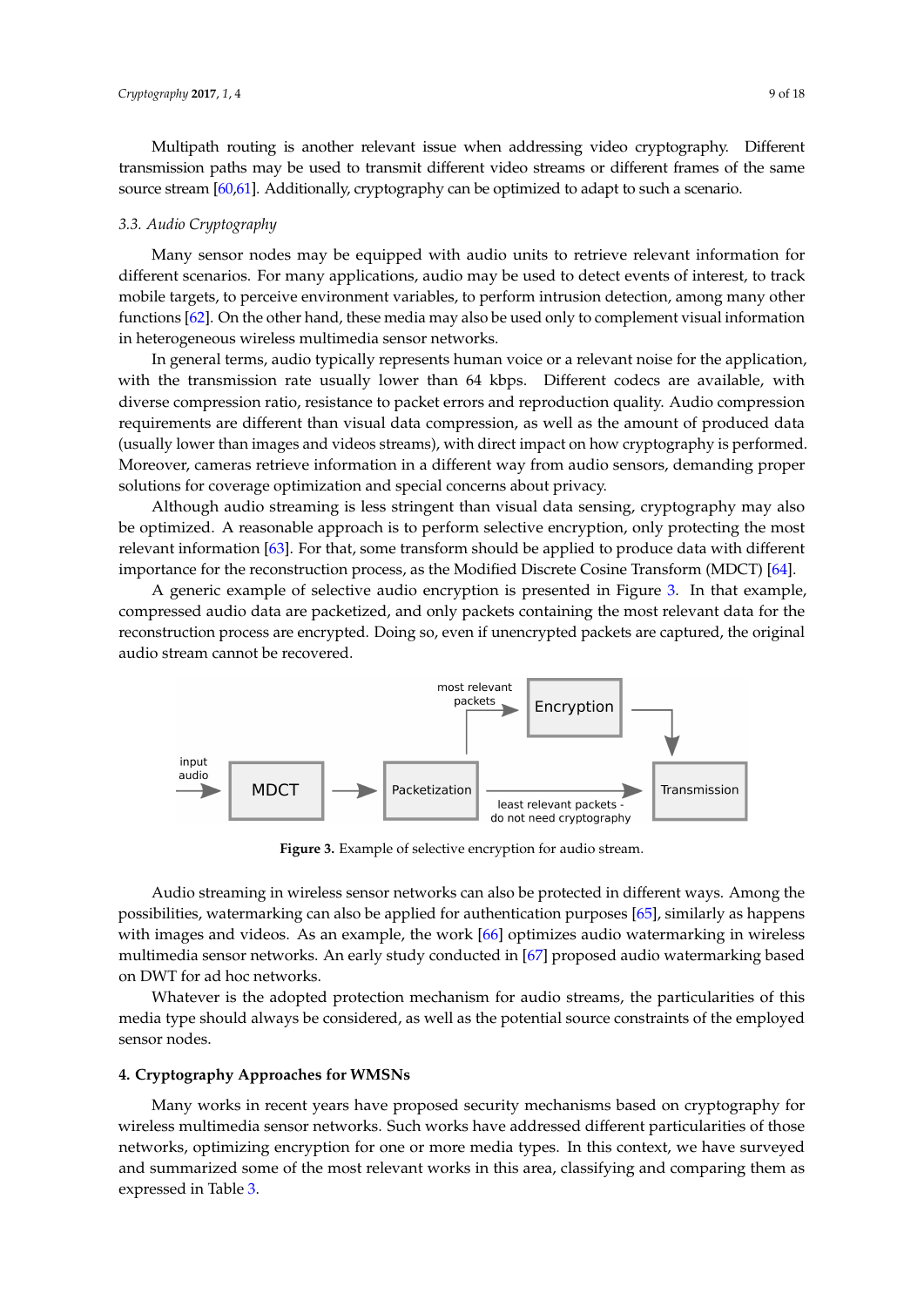The 15 papers presented in Table [3](#page-10-0) are a good representation of how cryptography issues in wireless multimedia sensor networks have been addressed in the last few years. Considering papers from 2009 to 2016, those works have proposed promising solutions for the demand of cryptography in WMSNs, giving good hints about how such solutions may evolve in coming years.

As can be seen in Table [3,](#page-10-0) cryptography in wireless multimedia sensor networks may be focused on one or more media types and employing different compression algorithms. Moreover, different cryptography algorithms may be employed, which leads us to consider that there is not a single solution that will always be effective for WMSNs.

Actually, due to the resource constraint nature of typical wireless sensor networks, most summarized works employ symmetric cryptography when protecting multimedia data. Additionally, although more robust sensor nodes may be deployed in modern applications, using, for example, Raspberry Pi hardware [\[68\]](#page-15-20), symmetric encryption should still be considered in many cases, but it puts some pressure on how cryptography keys will be hidden and distributed over the network. Future works should be concerned with such issues.

The great number of feasible solutions push us to consider the scope and particularities of the target applications, which may indicate the most appropriate solutions for the desired multimedia cryptography. Therefore, we conclude that there is not a single solution that is effective for all scenarios, but there will be different solutions that present promising results depending on the nature of the sensing applications. As is already expected for general wireless sensor networks, cryptography should be application-centric, with multimedia cryptography solutions adjusted to the particularities of the target monitoring application.

In short, the presented works are good indications of how cryptography will be performed in wireless multimedia sensor networks and what can be expected in the coming years.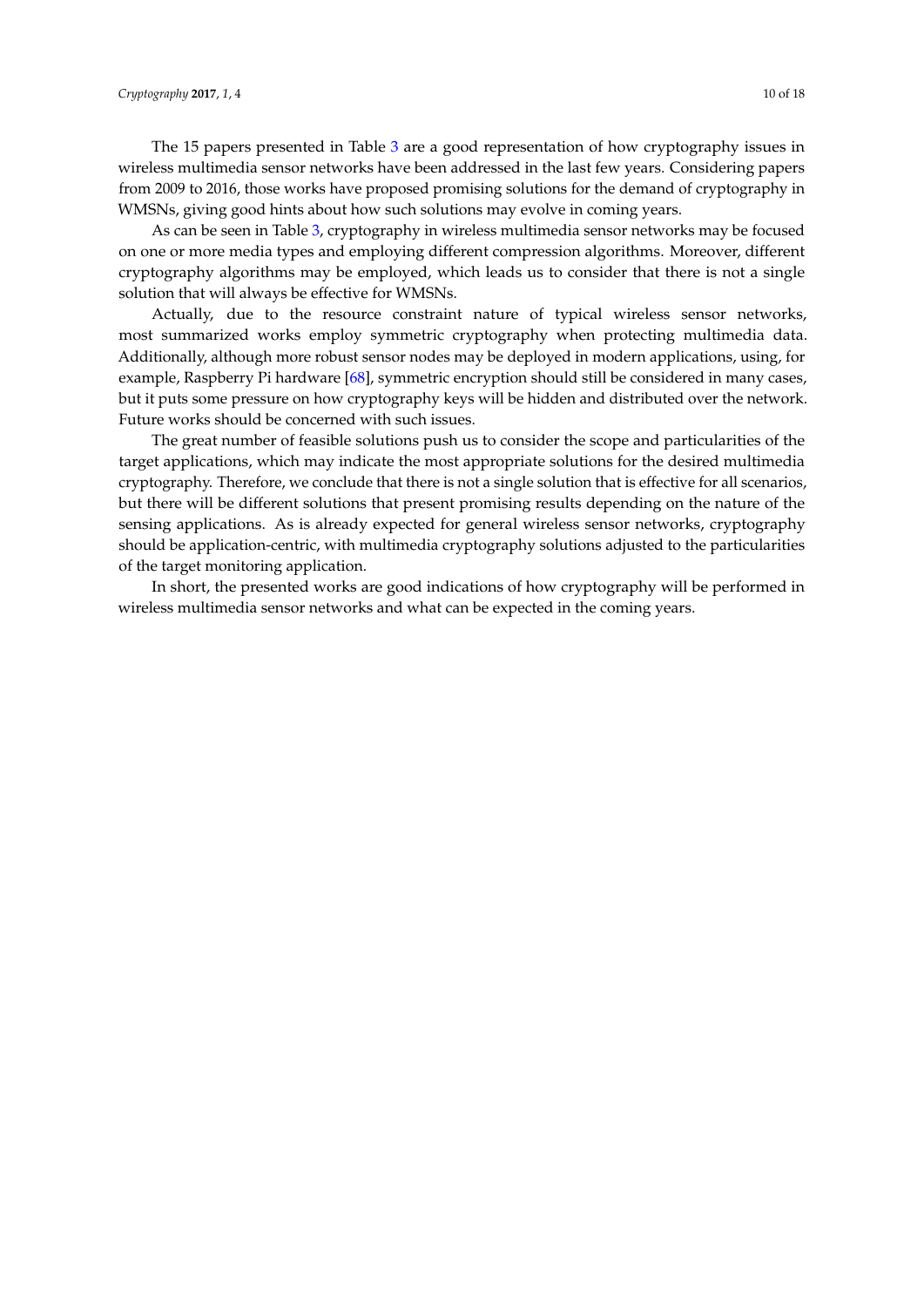<span id="page-10-0"></span>

| Approach                 | Scalar                   | Image                    | Video                    | Audio                    | Cryptography         | Encryption                                                            | Selective                | Compression                        | Year |
|--------------------------|--------------------------|--------------------------|--------------------------|--------------------------|----------------------|-----------------------------------------------------------------------|--------------------------|------------------------------------|------|
| Wang et al. [69]         | $\overline{\phantom{a}}$ | X                        |                          |                          |                      | Image correlation<br>from multiple sensors                            |                          | Based on<br>correlated images      | 2009 |
| Wang et al. [70]         | $\overline{\phantom{a}}$ | $\overline{\phantom{a}}$ | X                        | $\overline{\phantom{a}}$ | Symmetric            | <b>AES</b>                                                            | $\chi$                   | H.264                              | 2010 |
| Wang et al. [62]         | $\overline{\phantom{a}}$ |                          | $\overline{\phantom{a}}$ | X                        | Symmetric            | <b>AES</b>                                                            | $\chi$                   | <b>MDCT</b>                        | 2010 |
| Tsitsipis et al. [71]    | $\tilde{\phantom{a}}$    | X                        | $\overline{\phantom{a}}$ | $\overline{\phantom{a}}$ | Symmetric            | skipjack                                                              | $\overline{\phantom{a}}$ | Quadtree                           | 2011 |
| Kong et al. [72]         | $\overline{\phantom{a}}$ | X                        |                          |                          | Symmetric            | Transposition                                                         |                          | Burrows-Wheeler<br>Transform (BWT) | 2012 |
| Rachedi et al. [73]      |                          | $\overline{\phantom{a}}$ | X                        |                          | Symmetric            | AES; Message<br><b>Authentication Code</b>                            | X                        | H.264; H.263                       | 2012 |
| Mahmoud et al. [74]      |                          | $\overline{\phantom{a}}$ | X                        |                          | Symmetric            | AES; Message<br><b>Authentication Code</b>                            |                          | H.264                              | 2013 |
| Xiang et al. [48]        | $-$                      | X                        | $\overline{\phantom{a}}$ |                          | Symmetric            | RC4                                                                   | X                        | JPEG2000 (DWT)                     | 2013 |
| Varalakshmi et al. [56]  | $\overline{\phantom{a}}$ |                          | X                        |                          | Symmetric            | RC5                                                                   | X                        | H.264                              | 2014 |
| Mostefaoui et al. [75]   | $\overline{\phantom{a}}$ | X                        | $\overline{\phantom{a}}$ |                          | Symmetric            | RC4                                                                   |                          | Voronoi tessellation               | 2014 |
| Qi et al. [76]           | $\chi$                   | X                        | X                        | X                        | Symmetric            | Feistel; Message<br><b>Authentication Code</b>                        |                          | Compressive sensing                | 2015 |
| Fawaz et al. [77]        | $\overline{\phantom{a}}$ | X                        | $\overline{\phantom{a}}$ |                          | Symmetric            | RC4                                                                   |                          | $\overline{\phantom{a}}$           | 2015 |
| Kim et al. [78]          | X                        |                          |                          |                          | Symmetric/Asymmetric | AES; Elliptic Curve<br><b>Integrated Encryption</b><br>Scheme (ECIES) |                          |                                    | 2016 |
| E.-Ambrosio et al. [79]  | $\overline{\phantom{a}}$ | X                        | $\overline{\phantom{a}}$ | $\overline{\phantom{a}}$ | Symmetric            | CS-based                                                              |                          | Compressive sensing                | 2016 |
| Gonçalves and Costa [80] | $\overline{\phantom{a}}$ | X                        |                          |                          | Symmetric            | $\mathbf{AES}\xspace$                                                 | $\chi$                   | <b>DWT</b>                         | 2016 |

**Table 3.** Cryptography in Wireless Multimedia Sensor Networks (WMSNs).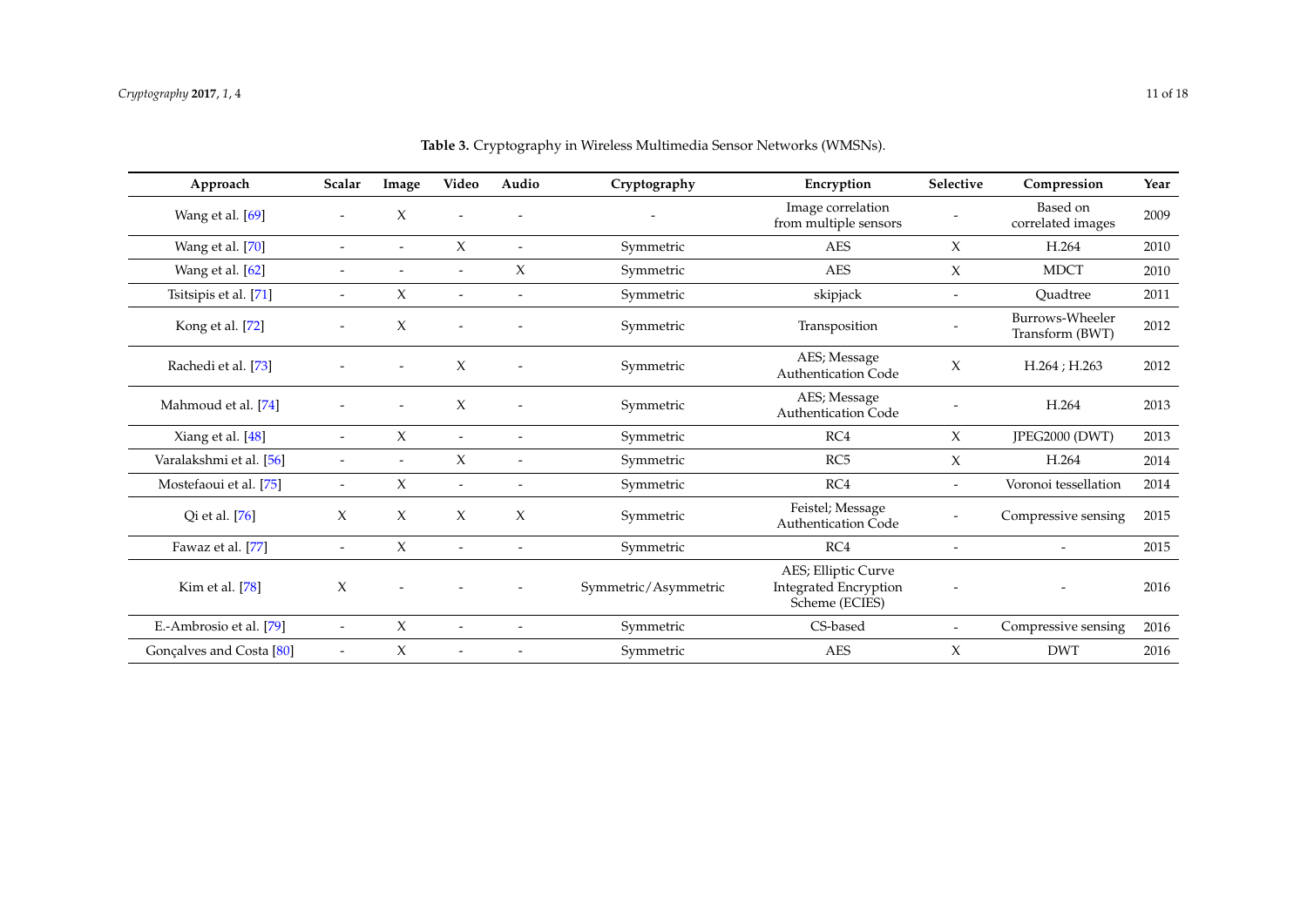## <span id="page-11-0"></span>**5. Research Directions**

Although security is highly required for many applications, wireless multimedia sensor networks may have severe constraints in processing, memory, transmission and energy supply, which bring some important challenges to be considered. Actually, multimedia processing will demand more resources than scalar data handling, putting security in a critical position. In this context, the surveyed works present promising solutions for this complex scenario, but much more research effort is still required, guiding future research directions.

Selective encryption will be central in wireless multimedia sensor networks. Although heterogeneous sensor networks should become the most common option for monitoring functions, with the employment of resource-rich multimedia nodes, processing, memory and transmission restrictions should still guide the way cryptography will be employed in some cases. When applying selective encryption, which is centered on combining encryption and encoding/compression algorithms, processing burden can be softened. In such a way, a promising research trend could be focused on the application of selective encryption, but compression particularities of image, video and audio streams have to be properly considered. For example, selective encryption of still images may exploit the characteristics of different algorithms/transforms, such as DCT, DWT, quadtree, EZW, SPIHT, EBCOT, SPECK, among others [\[81,](#page-16-12)[82\]](#page-16-13). For video streams, it seems to be reasonable that most works will exploit the characteristics of predictive encoding, with H.264/AVC being the most used codec. At last, for selective encryption for audio streams, the use of transform-based algorithms also seems to be a highly reasonable approach when producing compressed data with different significance for the reconstruction process.

Following this trend, the combination of selective encryption with QoS (Quality of Service) parameters can bring significant results. Roughly speaking, the QoS is an indication of the expected quality of communications, which may be associated with some characteristics, such as throughput, latency, jitter and packet error rates [\[11\]](#page-13-4). In such a way, when employing cryptography mechanisms, QoS-based solutions could adapt error recovery, routing, congestion control, security and the energy consumption pattern (just to cite some of the most relevant aspects) when encryption multimedia data, achieving optimized solutions.

Actually, possible approaches may be based on QoS with different scopes, which may have a local or global significance [\[11\]](#page-13-4). For QoS at the local level, encrypted packets containing most relevant data may have, for example, higher traffic priority over other packets or even stronger protection against packet errors during transmissions. On the other hand, QoS can be applied so that some source nodes may have a global significance for all deployed nodes, where source nodes with different priorities may apply different encryption strategies for higher performance [\[18\]](#page-13-11). Besides these two relevance scopes, QoS parameters may be associated with a broader perception of relevance, which comprises all concurrent systems in an environment. Some of these approaches are discussed in [\[11\]](#page-13-4), as priorities may be computed according to many different kinds of information with different scopes. Actually, such prioritization mechanisms could be wealthy when defining the most suitable cryptography approach for multimedia data, in an adaptive way.

Cryptanalysis of different encryption algorithms, both symmetric and asymmetric, are extremely relevant for the use of cryptography in wireless sensor networks [\[8\]](#page-13-2). Different algorithms exist, and new ones should be created in future; and some of them may be suitable for the particularities of wireless multimedia sensor networks, for example when exploiting chaos theory [\[83](#page-16-14)[–85\]](#page-16-15). Therefore, the study of the complexity of encryption algorithms is highly required, aiming at the evaluation of computational cost, code complexity, memory usage, key size, packets size, communication cost and power consumption. Other cryptography paradigms, such as hashing for authentication purposes [\[86\]](#page-16-16), may also be applied in WMSN scenarios.

As sensors' hardware gets more powerful at affordable prices, wireless multimedia sensor networks can execute more efficient compression and encryption algorithms. For heterogeneous networks, the choosing of the proper algorithms is of paramount importance. In general, we can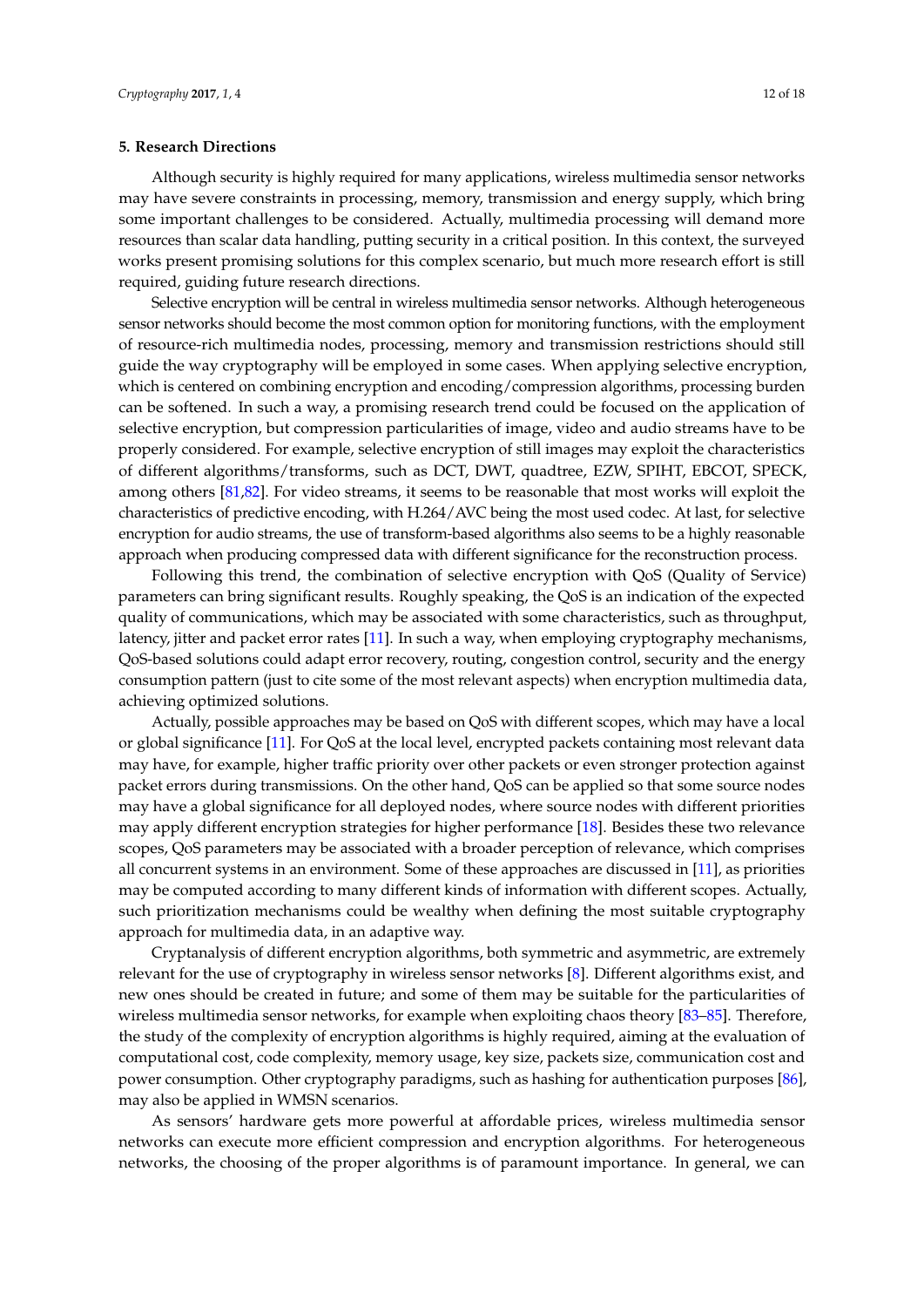expect that encryption algorithms to be designed so that they can automatically detect the hardware resources of sensor nodes, allowing dynamical adaptation.

Another promising research direction is the definition of security frameworks [\[73,](#page-16-17)[87\]](#page-16-18), which may combine the cryptography of multimedia data with watermarking, authentication procedures and different security defense measures. Secure protocols for data transmission and key management are desired for many scenarios, and security mechanisms for routing have also been proposed [\[23,](#page-13-17)[88\]](#page-16-19). Moreover, some works have proposed secure protocols in the Transport [\[24\]](#page-13-18) and MAC [\[25\]](#page-13-19) layers. At last, integrated mechanisms for protection from different attacks, such as DoS [\[20\]](#page-13-14), are also desired. The security issues in wireless multimedia sensor networks are indeed very challenging, and security frameworks can be valuable when implementing real-world monitoring applications.

Efficient data compression will be related to the performance of cryptography, specially in resource-constrained scenarios. However, the way multimedia data will be processed and potentially combined is also relevant. Actually, data aggregation allows the combination of data from multiple sensors to generate high quality information, reducing redundancy and data correlation [\[89,](#page-17-0)[90\]](#page-17-1). The main idea is to reduce the amount of data to be transmitted and possibly compressed. For multimedia sensing, data aggregation can be leveraged to achieve efficient compression and encryption, respecting the particularities of the different media types.

Compression techniques and aggregation algorithms for multimedia content are very important in WSN design in order to reduce the communication overhead, save processing resources and reduce energy consumption when decreasing the amount of transmitted data [\[8\]](#page-13-2). Therefore, as encryption costs may be too stringent for wireless multimedia sensor networks, the way multimedia data will be sensed and processed may be exploited to optimize cryptography.

Although these are promising research areas in the field of secure wireless multimedia sensor networks, new challenges may still emerge [\[14\]](#page-13-7), fostering investigation efforts in this area.

#### **6. Conclusions**

Wireless multimedia sensor networks will play an important role in the Internet of Things world, since modern monitoring applications will rely on multimedia data for more robust decisions. In this context, cryptography will be central in WMSN design.

Recent works have proposed many promising solutions to provide different levels of security in those network, which will influence the way security will be provided in modern WMSNs. We have surveyed the most significant contributions to cryptography in wireless multimedia sensor networks, potentially supporting valuable research in the coming years.

**Author Contributions:** All authors contributed to the development of this article, which was mainly centered on a deep review of the literature. The authors discussed the reviewed themes and carefully wrote this article: D.C. wrote the main parts of the article, while S.F. and G.O. were engaged with the summarization of the surveyed works.

**Conflicts of Interest:** The authors declare no conflict of interest.

#### **References**

- <span id="page-12-0"></span>1. Al-Fuqaha, A.; Mohammadi, M.; Aledhari, M.; Ayyash, M. Internet of Things: A Survey on Enabling Technologies, Protocols, and Applications. *IEEE Commun. Surv. Tutor.* **2015**, *17*, 2347–2376.
- <span id="page-12-1"></span>2. Atzori, L.; Iera, A.; Morabito, G. The Internet of Things: A Survey. *Comput. Netw.* **2010**, *54*, 2787–2805.
- <span id="page-12-2"></span>3. Granjal, J.; Monteiro, E.; Silva, J.S. Security in the Integration of Low-Power Wireless Sensor Networks with the Internet: A Survey. *Ad Hoc Netw.* **2015**, *24*, 264–287.
- <span id="page-12-3"></span>4. Almalkawi, I.; Zapata, M.; Al-Karaki, J.; Morillo-Pozo, J. Wireless multimedia sensor networks: Current trends and future directions. *Sensors* **2010**, *10*, 6662–6717.
- <span id="page-12-4"></span>5. Guerrero-Zapata, M.; Zilan, R.; Barcelo-Ordinas, J.M.; Bicakci, K.; Tavli, B. The future of security in wireless multimedia sensor networks. *Telecommun. Syst.* **2010**, *45*, 77–91.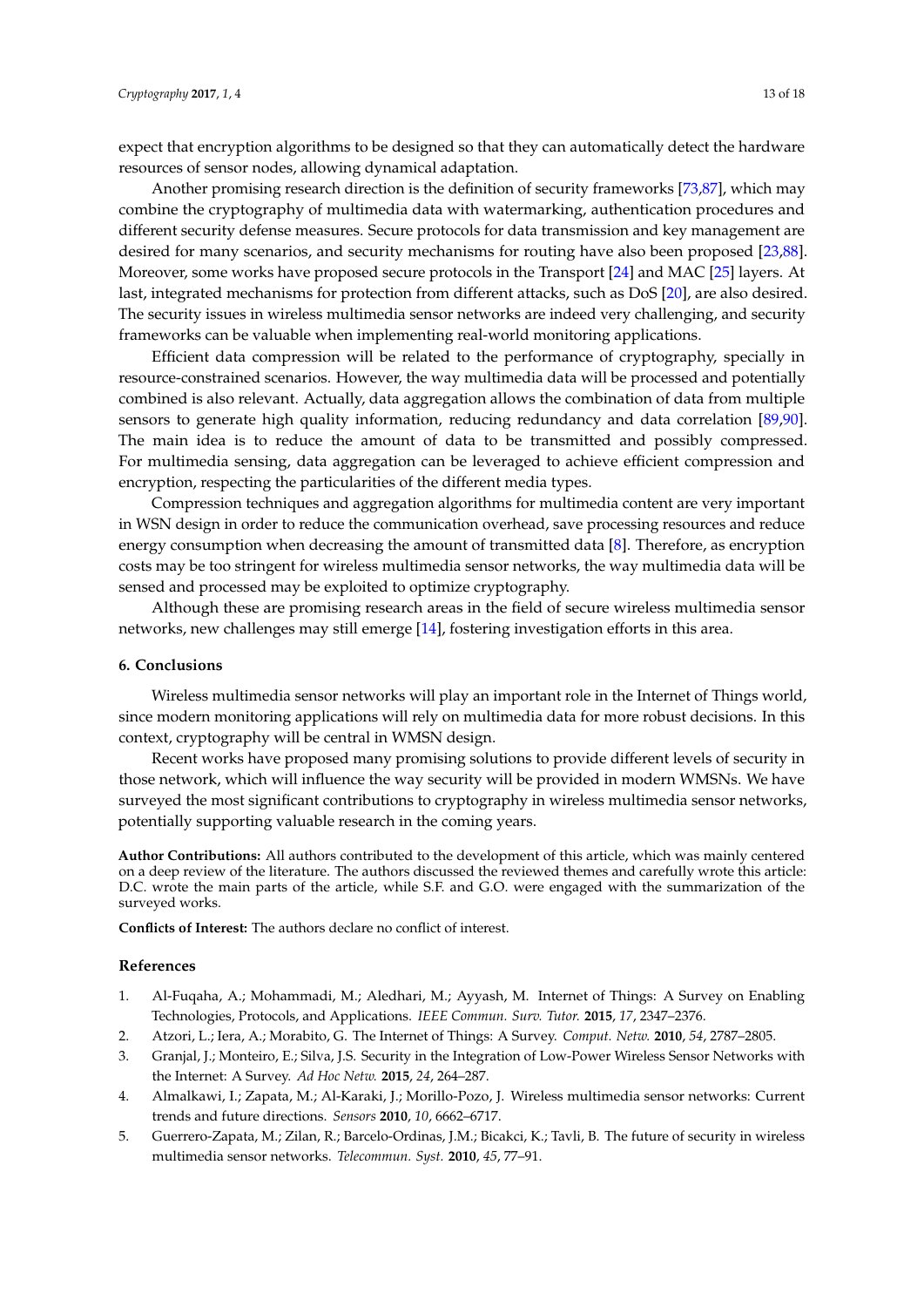- <span id="page-13-0"></span>6. Harjito, B.; Han, S. Wireless Multimedia Sensor Networks Applications and Security Challenges. In Proceedings of the International Conference on Broadband, Wireless Computing, Communication and Applications, Fukuoka, Japan, 4–6 November 2010; pp. 842–846.
- <span id="page-13-1"></span>7. Winkler, T.; Rinner, B. Security and Privacy Protection in Visual Sensor Networks: A Survey. *ACM Comput. Surv.* **2014**, *47*, 97–116.
- <span id="page-13-2"></span>8. De Oliveira Gonçalves, D.; Costa, D.G. A Survey of Image Security in Wireless Sensor Networks. *J. Imaging* **2015**, *1*, 4–30.
- <span id="page-13-13"></span>9. Hayouni, H.; Hamdi, M.; Kim, T.H. A Survey on Encryption Schemes in Wireless Sensor Networks. In Proceedings of the International Conference on Advanced Software Engineering and Its Applications, Hainan, China, 20–23 December 2014; pp. 39–43.
- <span id="page-13-3"></span>10. Shim, K.A. A Survey of Public-Key Cryptographic Primitives in Wireless Sensor Networks. *IEEE Commun. Surv. Tutor.* **2015**, *18*, 577–601.
- <span id="page-13-4"></span>11. Costa, D.G.; Guedes, L.A.; Vasques, F.; Portugal, P. Research Trends in Wireless Visual Sensor Networks When Exploiting Prioritization. *Sensors* **2015**, *1*, 1760–1784.
- <span id="page-13-5"></span>12. Costa, D.G.; Guedes, L.A. A Survey on Multimedia-Based Cross-Layer Optimization in Visual Sensor Networks. *Sensors* **2011**, *11*, 1084–1087.
- <span id="page-13-6"></span>13. Costa, D.G.; Guedes, L.A. The coverage problem in video-based wireless sensor networks: A survey. *Sensors* **2010**, *10*, 8215–8247.
- <span id="page-13-7"></span>14. Ghadi, M.; Laouamer, L.; Moulahi, T. Securing data exchange in wireless multimedia sensor networks: Perspectives and challenges. *Multimed. Tools Appl.* **2016**, *75*, 3425–3451.
- <span id="page-13-8"></span>15. Wang, Y.; Attebury, G.; Ramamurthy, B. Security issues in wireless sensor networks: A survey. *Int. J. Future Gener. Commun. Netw.* **2013**, *6*, 97–116.
- <span id="page-13-9"></span>16. Chen, X.; Makki, K.; Yen, K.; Pissinou, N. Sensor network security: A survey. *IEEE Commun. Surv. Tutor.* **2009**, *11*, 52–73.
- <span id="page-13-10"></span>17. Pathan, A.S.K.; Lee, H.W.; Hong, C.S. Wireless sensor networks: Security issues and challenges. *Int. J. Comput. Inf. Technol.* **2011**, *2*, 62–67.
- <span id="page-13-11"></span>18. Costa, D.G.; Guedes, L.A. Exploiting the sensing relevancies of source nodes for optimizations in visual sensor networks. *Multimed. Tools Appl.* **2013**, *64*, 549–579.
- <span id="page-13-12"></span>19. Raymond, D.R.; Midkiff, S.F. Denial-of-Service in Wireless Sensor Networks: Attacks and Defenses. *IEEE Pervasive Comput.* **2008**, *7*, 74–81.
- <span id="page-13-14"></span>20. Ouyang, X.; Tian, B.; Li, Q.; Zhang, J.; Hu, Z.M.; Xin, Y. A Novel Framework of Defense System Against DoS Attacks in Wireless Sensor Networks. In Proceedings of the 7th International Conference on Wireless Communications, Networking and Mobile Computing (WiCOM), Wuhan, China, 23–25 September 2011; pp. 1–5.
- <span id="page-13-15"></span>21. Manju, V.C.; Sasi, K.M. Detection of jamming style DoS attack in Wireless Sensor Network. In Proceedings of the 2nd IEEE International Conference on Parallel Distributed and Grid Computing (PDGC), Solan, India, 6–8 December 2012; pp. 563–567.
- <span id="page-13-16"></span>22. Butun, I.; Morgera, S.; Sankar, R. A Survey of Intrusion Detection Systems in Wireless Sensor Networks. *IEEE Commun. Surv. Tutor.* **2014**, *16*, 266–282.
- <span id="page-13-17"></span>23. Karlof, C.; Wagner, D. Secure routing in wireless sensor networks: Attacks and countermeasures. In Proceedings of the IEEE International Workshop on Sensor Network Protocols and Applications, Anchorage, AK, USA, 11 May 2003; pp. 113–127.
- <span id="page-13-18"></span>24. Buttyan, L.; Grilo, A.M. A Secure Distributed Transport Protocol for Wireless Sensor Networks. In Proceedings of the IEEE International Conference on Communications (ICC), Kyoto, Japan, 5–9 June 2011; pp. 1–6.
- <span id="page-13-19"></span>25. Xu, M.; Liu, G.; Guan, J. Towards a Secure Medium Access Control Protocol for Cluster-Based Underwater Wireless Sensor Networks. *Int. J. Distrib. Sens. Netw.* **2015**, *2015*, doi:10.1155/2015/325474.
- <span id="page-13-20"></span>26. Dener, M. Security Analysis in Wireless Sensor Networks. *Int. J. Distrib. Sens. Netw.* **2014**, *2014*, doi:10.1155/2014/303501.
- <span id="page-13-21"></span>27. Sen, J. A Survey on Wireless Sensor Network Security. *Int. J. Commun. Netw. Inf. Secur.* **2009**, *1*, 55–78.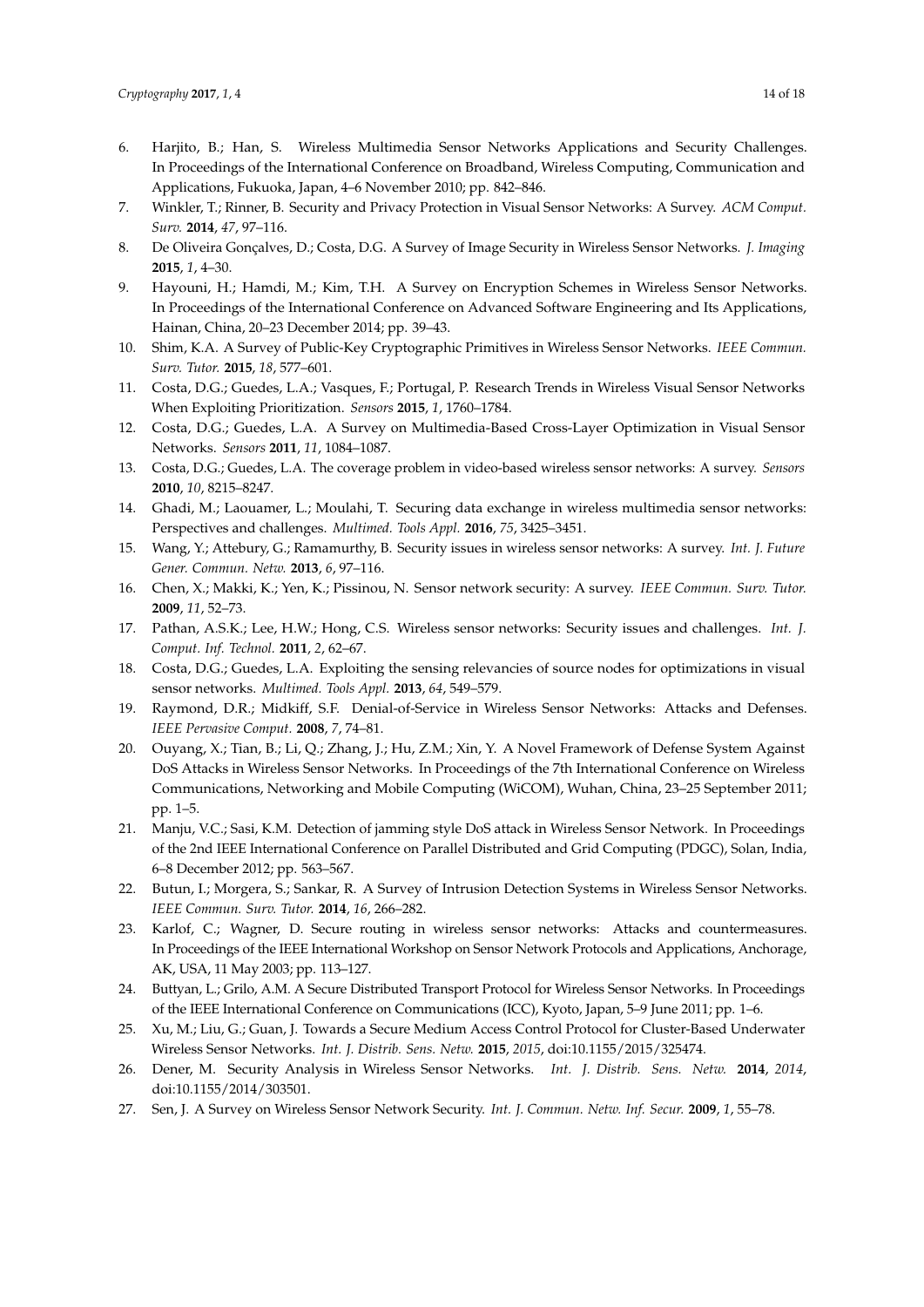- <span id="page-14-0"></span>28. Modares, H.; Salleh, R.; Moravejosharieh, A. Overview of security issues in wireless sensor networks. In Proceedings of the International Conference on Computational Intelligence, Modelling & Simulation, Langkawi, Malaysia, 20–22 September 2011; pp. 308–311.
- <span id="page-14-1"></span>29. Macedonio, D.; Merro, M. A semantic analysis of key management protocols for wireless sensor networks. *Sci. Comput. Programm.* **2014**, *81*, 53–78.
- <span id="page-14-2"></span>30. Gaubatz, G.; Kaps, J.P.; Ozturk, E.; Sunar, B. State of the art in ultra-low power public key cryptography for wireless sensor networks. In Proceedings of the IEEE International Conference on Pervasive Computing and Communications Workshops, Kauai Island, HI, USA, 8–12 March 2005; pp. 146–150.
- <span id="page-14-3"></span>31. Wang, Q.X.; Xu, T.; Zhou Wu, P. Application research of the AES encryption algorithm on the engine anti-theft system. In Proceedings of the IEEE International Conference on Vehicular Electronics and Safety (ICVES), Beijing, China, 10–12 July 2011; pp. 25–29.
- <span id="page-14-4"></span>32. Panda, M. Data security in wireless sensor networks via AES algorithm. In Proceedings of the 2015 IEEE 9th International Conference on Intelligent Systems and Control (ISCO), Coimbatore, India, 9–10 January 2015; pp. 1–5.
- <span id="page-14-5"></span>33. Jindal, P.; Singh, B. Performance analysis of modified RC4 encryption algorithm. In Proceedings of the International Conference on Recent Advances and Innovations in Engineering (ICRAIE-2014), Jaipur, India, 9–10 May 2014; pp. 1–5.
- <span id="page-14-6"></span>34. Kukkurainen, J.; Soini, M.; Sydänheimo, L. RC5-based Security in Wireless Sensor Networks: Utilization and Performance. *WSEAS Trans. Comput.* **2010**, *9*, 1191–1200.
- <span id="page-14-7"></span>35. Al-Hamami, A.H.; Aldariseh, I.A. Enhanced Method for RSA Cryptosystem Algorithm. In Proceedings of the International Conference on Advanced Computer Science Applications and Technologies, Kuala Lumpur, Malaysia, 26–28 November 2012; pp. 402–408.
- <span id="page-14-8"></span>36. Al-Haija, Q.A.; Tarayrah, M.A.; Al-Qadeeb, H.; Al-Lwaimi, A. A Tiny RSA Cryptosystem Based On Arduino Microcontroller Useful For Small Scale Networks. *Procedia Comput. Sci.* **2014**, *34*, 639–646.
- <span id="page-14-9"></span>37. Liu, A.; Ning, P. TinyECC: A Configurable Library for Elliptic Curve Cryptography in Wireless Sensor Networks. In Proceedings of the International Conference on Information Processing in Sensor Networks (IPSN '08), St. Louis, MO, USA, 22–24 April 2008; pp. 245–256.
- <span id="page-14-10"></span>38. Ahmed, M.H.; Alam, S.W.; Qureshi, N.; Baig, I. Security for WSN based on elliptic curve cryptography. In Proceedings of the International Conference on Computer Networks and Information Technology (ICCNIT), Abbottabad, Pakistan, 11–13 July 2011; pp. 75–79.
- <span id="page-14-11"></span>39. Othman, S.B.; Trad, A.; Youssef, H. Performance evaluation of encryption algorithm for wireless sensor networks. In Proceedings of the International Conference on Information Technology and e-Services (ICITeS), Sousse, Tunisia, 24–26 March 2012; pp. 1–8.
- <span id="page-14-12"></span>40. Trad, A.; Bahattab, A.A.; Othman, S.B. Performance trade-offs of encryption algorithms for Wireless Sensor Networks. In Proceedings of the World Congress on Computer Applications and Information Systems (WCCAIS), Prague, Czech Republic, 24–26 March 2014; pp. 1–6.
- <span id="page-14-13"></span>41. Costa, D.G.; Silva, I.; Guedes, L.A.; Vasques, F.; Portugal, P. Availability Issues in Wireless Visual Sensor Networks. *Sensors* **2014**, *14*, 2795–2821.
- <span id="page-14-14"></span>42. ZainEldin, H.; Elhosseini, M.A.; Ali, H.A. Image compression algorithms in wireless multimedia sensor networks: A survey. *Ain Shams Eng. J.* **2015**, *6*, 481–490.
- <span id="page-14-15"></span>43. Al-Zoubi, H.R. Video Coding and Routing in Wireless Video Sensor Networks. *AASRI Procedia* **2013**, *5*, 48–53.
- <span id="page-14-16"></span>44. Imran, N.; Seet, B.C.; Fong, A.C.M. A comparative analysis of video codecs for multihop wireless video sensor networks. *Multimed. Syst.* **2012**, *18*, 373–389.
- <span id="page-14-17"></span>45. Li, L.; Xin, G.; Sun, L.; Liu, Y. QVS: Quality-Aware Voice Streaming for Wireless Sensor Networks. In Proceedings of the 29th IEEE International Conference on Distributed Computing Systems (ICDCS '09), Montreal, QC, Canada, 22–26 June 2009; pp. 450–457.
- <span id="page-14-18"></span>46. Fu, Y.; Guo, Q.; Chen, C. A-LNT: A Wireless Sensor Network Platform for Low-Power Real-Time Voice Communications. *J. Electr. Comput. Eng.* **2014**, *2014*, doi:10.1155/2014/394376.
- <span id="page-14-19"></span>47. Massoudi, A.; Lefebvre, F.; Vleeschouwer, C.D.; Macq, B.; Quisquater, J.J. Overview on Selective Encryption of Image and Video: Challenges and Perspectives. *EURASIP J. Inf. Secur.* **2008**, *2008*, doi:10.1155/2008/179290.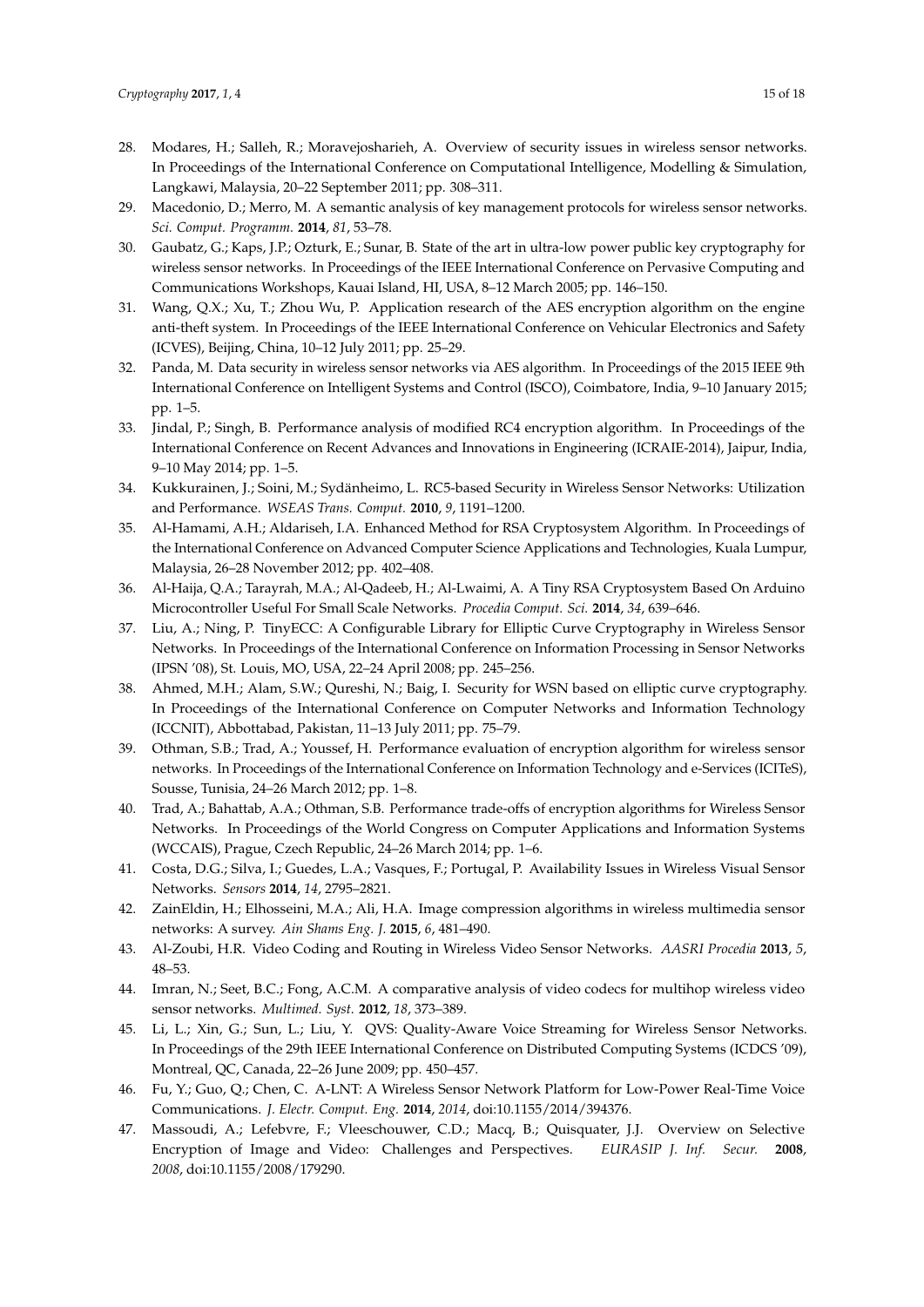- <span id="page-15-22"></span><span id="page-15-0"></span>48. Xiang, T.; Yu, C.; Chen, F. Fast Encryption of JPEG 2000 Images in Wireless Multimedia Sensor Networks. In *Wireless Algorithms, Systems, and Applications*, Proceedings of the 8th International Conference, WASA 2013, Zhangjiajie, China, 7–10 August 2013; Ren, K., Liu, X., Liang, W., Xu, M., Jia, X., Xing, K., Eds.; Springer: Berlin/Heidelberg, Germany, 2013; pp. 196–205.
- <span id="page-15-23"></span><span id="page-15-1"></span>49. Nikolakopoulos, G.; Kandris, D.; Tzes, A. Adaptive Compression of Slowly Varying Images Transmitted over Wireless Sensor Networks. *Sensors* **2010**, *10*, 7170–7191.
- <span id="page-15-2"></span>50. Liu, J.; Wang, G. A refined quadtree-based automatic classification method for remote sensing image. In Proceedings of the International Conference on Computer Science and Network Technology, Harbin, China, 24–26 December 2011; pp. 1703–1706.
- <span id="page-15-3"></span>51. Wang, Y.; Rane, S.; Boufounos, P.; Vetro, A. Distributed compression of zerotrees of wavelet coefficients. In Proceedings of the 18th IEEE International Conference on Image Processing, Brussels, Belgium, 11–14 September 2011; pp. 1821–1824.
- <span id="page-15-4"></span>52. Costa, D.G.; Guedes, L.A. A discrete wavelet transform (DWT)-based energy-efficient selective retransmission mechanism for wireless image sensor networks. *J. Sens Actuator Netw.* **2012**, *1*, 3–35.
- <span id="page-15-5"></span>53. Elsabi, E.; Ozdemir, S. Secure data aggregation in wireless multimedia sensor networks via watermarking. In Proceedings of the International Conference on Application of Information and Communication Technologies, Georgia, Tbilisi, 17–19 October 2012; pp. 1–6.
- <span id="page-15-21"></span><span id="page-15-6"></span>54. Harjito, B.; Han, S.; Potdar, V.; Chang, E.; Xie, M. Secure communication in wireless multimedia sensor networks using watermarking. In Proceedings of the IEEE International Conference on Digital Ecosystems and Technologies, Dubai, UAE, 13–16 April 2010; pp. 640–645.
- <span id="page-15-7"></span>55. Wang, H. Communication-resource-aware adaptive watermarking for multimedia authentication in wireless multimedia sensor networks. *J. Supercomput.* **2013**, *64*, 883–897.
- <span id="page-15-8"></span>56. Varalakshmi, L.M.; Sudha, G.F.; Jaikishan, G. A selective encryption and energy efficient clustering scheme for video streaming in wireless sensor networks. *Telecommun. Syst.* **2014**, *56*, 357–365.
- <span id="page-15-9"></span>57. Imran, N.; Seet, B.C.; Fong, A.C.M. Distributed video coding for wireless video sensor networks: A review of the state-of-the-art architectures. *SpringerPlus* **2015**, *4*, doi:10.1186/s40064-015-1300-4.
- <span id="page-15-10"></span>58. Razzaque, M.A.; Dobson, S. Energy-Efficient Sensing in Wireless Sensor Networks Using Compressed Sensing. *Sensors* **2014**, *14*, 2822–2859.
- <span id="page-15-11"></span>59. Tong, Y.; Zhao, M.; Wei, Z.; Liu, L. Compressive sensing image-fusion algorithm in wireless sensor networks based on blended basis functions. *EURASIP J. Wirel. Commun. Netw.* **2014**, *2014*, doi:10.1186/1687-1499-2014-150.
- <span id="page-15-12"></span>60. Politis, I.; Tsagkaropoulos, M.; Dagiuklas, T.; Kotsopoulos, S. Power Efficient Video Multipath Transmission over Wireless Multimedia Sensor Networks. *Mob. Netw. Appl.* **2008**, *13*, 274–284.
- <span id="page-15-13"></span>61. Zaidi, S.M.A.; Jung, J.; Song, B.; Lee, H.; Youn, H.Y. Multi-Channel Multi-Path video transmission over wireless sensor networks. In Proceedings of the IEEE 10th Consumer Communications and Networking Conference (CCNC), Las Vegas, NV, USA, 11–14 January 2013; pp. 277–282.
- <span id="page-15-14"></span>62. Wang, Y.; Attebury, G.; Ramamurthy, B. Index-based selective audio encryption for wireless multimedia sensor networks. *IEEE Trans. Multimed.* **2010**, *12*, 215–223.
- <span id="page-15-15"></span>63. James, S.P.; George, S.N.; Deepthi, P.P. Secure selective encryption of compressed audio. In Proceedings of the 2013 Annual International Conference on Emerging Research Areas and 2013 International Conference on Microelectronics, Communications and Renewable Energy, Kanjirapally, India, 4–6 June 2013; pp. 1–6.
- <span id="page-15-16"></span>64. Ravelli, E.; Richard, G.; Daudet, L. Audio Signal Representations for Indexing in the Transform Domain. *IEEE Trans. Audio Speech Lang. Process.* **2010**, *18*, 434–446.
- <span id="page-15-17"></span>65. Zeng, G.; Qiu, Z. Audio watermarking in DCT: Embedding strategy and algorithm. In Proceedings of the 9th International Conference on Signal Processing, Beijing, China, 26–29 October 2008; pp. 2193–2196.
- <span id="page-15-18"></span>66. Wang, H.; Wang, W.; Chen, M.; Yao, X. Quality-driven secure audio transmissions in wireless multimedia sensor networks. *Multimed. Tools Appl.* **2013**, *67*, 119–135.
- <span id="page-15-19"></span>67. Wu, Y.; Shimamoto, S. A Study on DWT-Based Digital Audio Watermarking for Mobile Ad Hoc Network. In Proceedings of the IEEE International Conference on Sensor Networks, Ubiquitous, and Trustworthy Computing (SUTC '06), Taichung, Taiwan, 5–7 June 2006; Volume 2, pp. 247–251.
- <span id="page-15-20"></span>68. Shete, R.; Agrawal, S. IoT based urban climate monitoring using Raspberry Pi. In Proceedings of the International Conference on Communication and Signal Processing (ICCSP), Madras, India, 6–8 April 2016; pp. 2008–2012.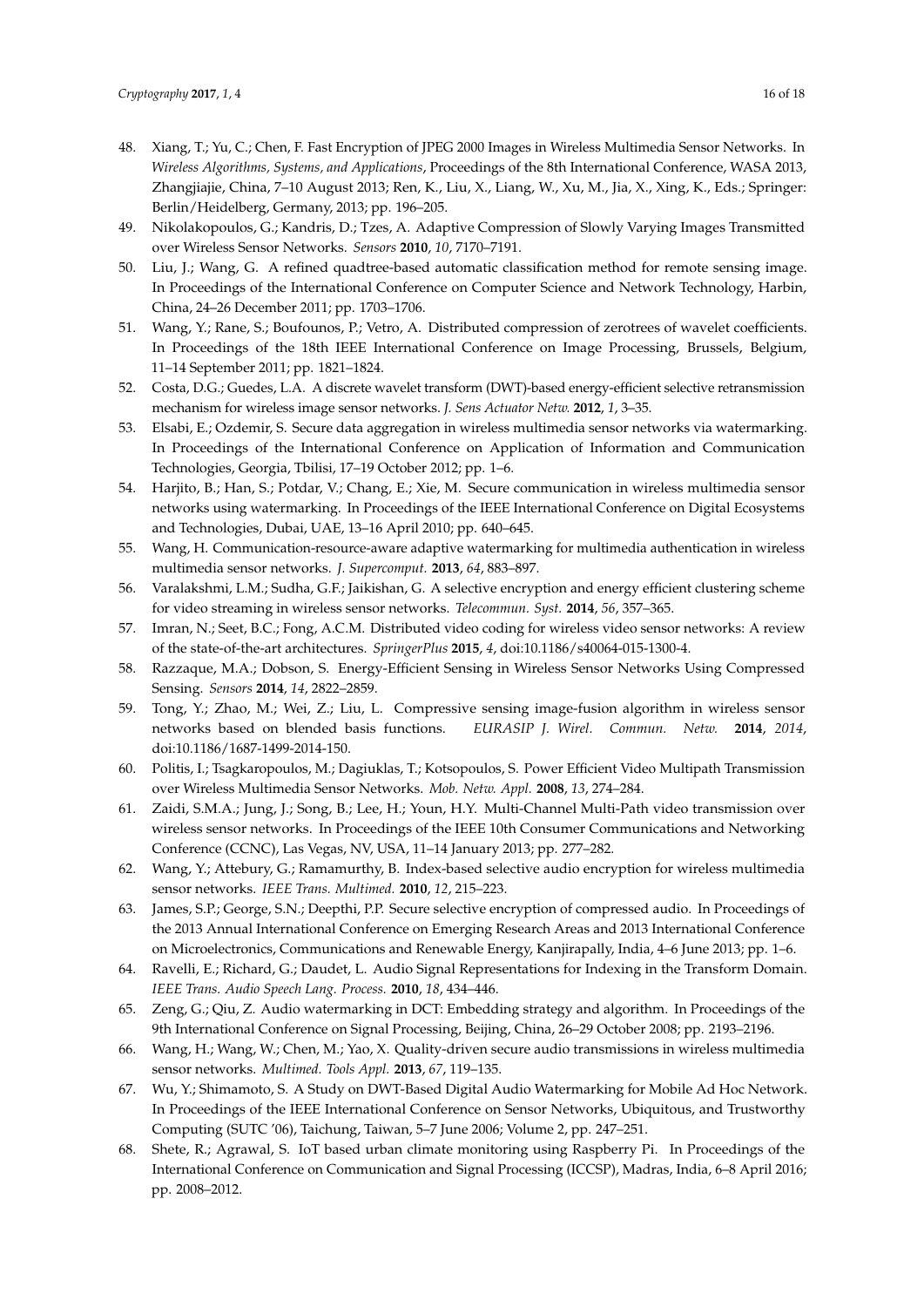- <span id="page-16-7"></span><span id="page-16-6"></span><span id="page-16-5"></span><span id="page-16-4"></span><span id="page-16-3"></span><span id="page-16-2"></span><span id="page-16-1"></span><span id="page-16-0"></span>69. Wang, H.; Peng, D.; Wang, W.; Sharif, H.; Chen, H.H. Image transmissions with security enhancement based on region and path diversity in wireless sensor networks. *IEEE Trans. Wirel. Commun.* **2009**, *8*, 757–765.
- <span id="page-16-8"></span>70. Wang, W.; Hempel, M.; Peng, D.; Wang, H.; Sharif, H.; Chen, H.H. On Energy Efficient Encryption for Video Streaming in Wireless Sensor Networks. *IEEE Trans. Multimed.* **2010**, *12*, 417–426.
- <span id="page-16-9"></span>71. Tsitsipis, D.; Nikolakopoulos, G.; Tzes, A.; Koubias, S. A dual scheme for secured Multimedia Wireless Sensor Network. In Proceedings of the 19th Mediterranean Conference on Control Automation (MED), Corfu, Greece, 20–23 June 2011; pp. 1160–1165.
- <span id="page-16-10"></span>72. Kong, J.H.; Seng, K.P.; Yeong, L.S.; Ang, L.M. Image compression with short-term visual encryption using the burrow wheeler transform and keyed transpose. In Proceedings of the IET International Conference on Wireless Communications and Applications (ICWCA), Kuala Lumpur, Malaysia, 8–10 October 2012; pp. 1–6.
- <span id="page-16-17"></span><span id="page-16-11"></span>73. Rachedi, A.; Kaddar, L.; Mehaoua, A. EDES- Efficient dynamic selective encryption framework to secure multimedia traffic in wireless sensor networks. In Proceedings of the IEEE Communication and Information Systems Security Symposium, Ottawa, ON, Canada, 10–15 June 2012; pp. 1026–1030.
- 74. Mahmoud, N.E.; Taha, M.H.; Mahdy, H.N.E.; Saroit, I.A. A Secure Energy Efficient Schema for Wireless Multimedia Sensor Networks. *CiiT Int. J. Wirel. Commun.* **2013**, *5*, 235–246.
- 75. Mostefaoui, A.; Noura, H.; Fawaz, Z. Efficient and Secure Visual Data Transmission Approach for Wireless Multimedia Sensor Networks. In Proceedings of the IEEE 22nd International Symposium on Modelling, Analysis Simulation of Computer and Telecommunication Systems, Paris, France, 9–11 September 2014; pp. 463–472.
- 76. Qi, J.; Hu, X.; Ma, Y.; Sun, Y. A Hybrid Security and Compressive Sensing-Based Sensor Data Gathering Scheme. *IEEE Access* **2015**, *3*, 718–724.
- 77. Fawaz, Z.; Mostefaoui, A.; Noura, H. Secure and Error Resilient Approach for Multimedia Data Transmission in Constrained Networks. In Proceedings of the 11th ACM Symposium on QoS and Security for Wireless and Mobile Networks (Q2SWinet '15), Cancun, Mexico, 2–6 November 2015; pp. 149–156.
- 78. Kim, J.M.; Lee, H.S.; Yi, J.; Park, M. Power Adaptive Data Encryption for Energy-Efficient and Secure Communication in Solar-Powered Wireless Sensor Networks. *J. Sens.* **2016**, *2016*, doi:10.1155/2016/2678269.
- 79. Escamilla-Ambrosio, P.J.; Salinas-Rosales, M.; Aguirre-Anaya, E.; Acosta-Bermejo, R. Image compressive sensing cryptographic analysis. In Proceedings of the International Conference on Electronics, Communications and Computers (CONIELECOMP), Cholula, Mexico, 24–26 February 2016; pp. 81–86.
- 80. De Oliveira Gonçalves, D.; Costa, D.G. Energy-efficient Adaptive Encryption for Wireless Visual Sensor Networks. In Proceedings of the Brazilian Symposium on Computer Networks and Distributed Systems, Salvador, Brazil, 30 May–3 June 2016; pp. 1–14.
- <span id="page-16-12"></span>81. Ong, J.J.; Ang, L.M.; Seng, K.P. Selective secure error correction on SPIHT coefficients for pervasive wireless visual network. *Int. J. Ad Hoc Ubiquitous Comput.* **2013**, *13*, 73–82.
- <span id="page-16-13"></span>82. Naveenkumar, S.K.; Panduranga, H.T.; Kiran. Partial image encryption for smart camera. In Proceedings of the International Conference on Recent Trends in Information Technology, Chennai, India, 25–27 July 2013; pp. 126–132.
- <span id="page-16-14"></span>83. Kanso, A.; Ghebleh, M. A novel image encryption algorithm based on a 3D chaotic map. *Commun. Nonlinear Sci. Numer. Simul.* **2012**, *17*, 2943–2959.
- 84. Mohammad Seyedzadeh, S.; Mirzakuchaki, S. A Fast Color Image Encryption Algorithm Based on Coupled Two-dimensional Piecewise Chaotic Map. *Signal Process.* **2012**, *92*, 1202–1215.
- <span id="page-16-15"></span>85. Zhang, X.; Zhao, Z. Chaos-based image encryption with total shuffling and bidirectional diffusion. *Nonlinear Dyn.* **2014**, *75*, 319–330.
- <span id="page-16-16"></span>86. Shin, J.; Ruland, C. A survey of image hashing technique for data authentication in WMSNs. In Proceedings of the IEEE 9th International Conference on Wireless and Mobile Computing, Networking and Communications (WiMob), Lyon, France, 7–9 October 2013; pp. 253–258.
- <span id="page-16-18"></span>87. Zhou, L.; Chao, H.C. Multimedia traffic security architecture for the internet of things. *IEEE Net.* **2011**, *25*, 35–40.
- <span id="page-16-19"></span>88. Abazeed, M.; Saleem, K.; Derhab, A.; Orgun, M.A.; Fisal, N.; Al-Muhtadi, J.; Zubair, S. A Review of Secure Routing Approaches for Current and Next-Generation Wireless Multimedia Sensor Networks. *Int. J. Distrib. Sens. Netw.* **2015**, *2015*, doi:10.1155/2015/524038.